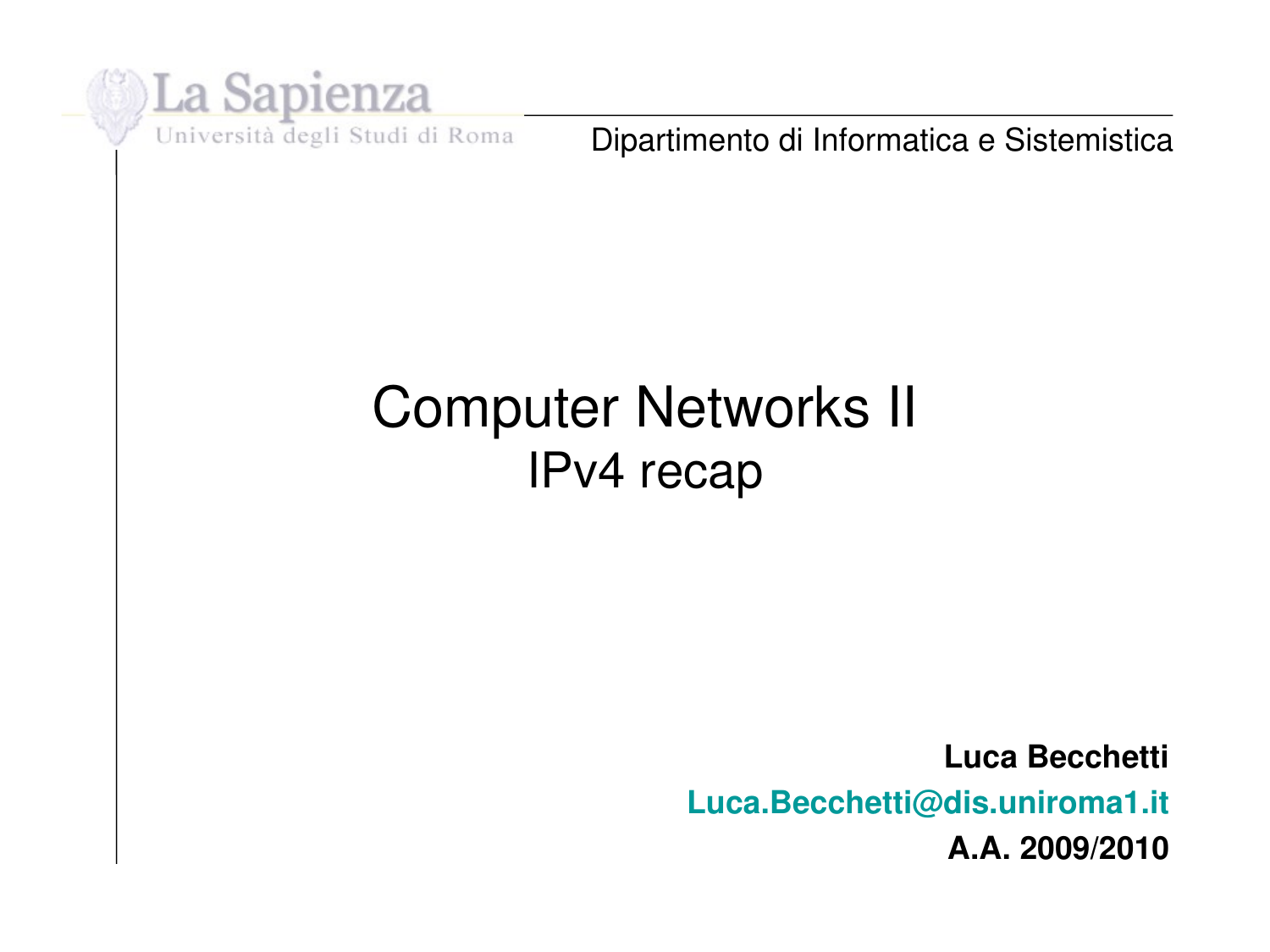# Network layer's functionalities

• *Route discovery:* compute source – destination path followed by packets

– *Routing algorithms > Routing tables*

- *Forwarding:* switching of packets from router's input port to correct output port
- *Addressing*
- Call set-up (if necessary) – Not present in current Internet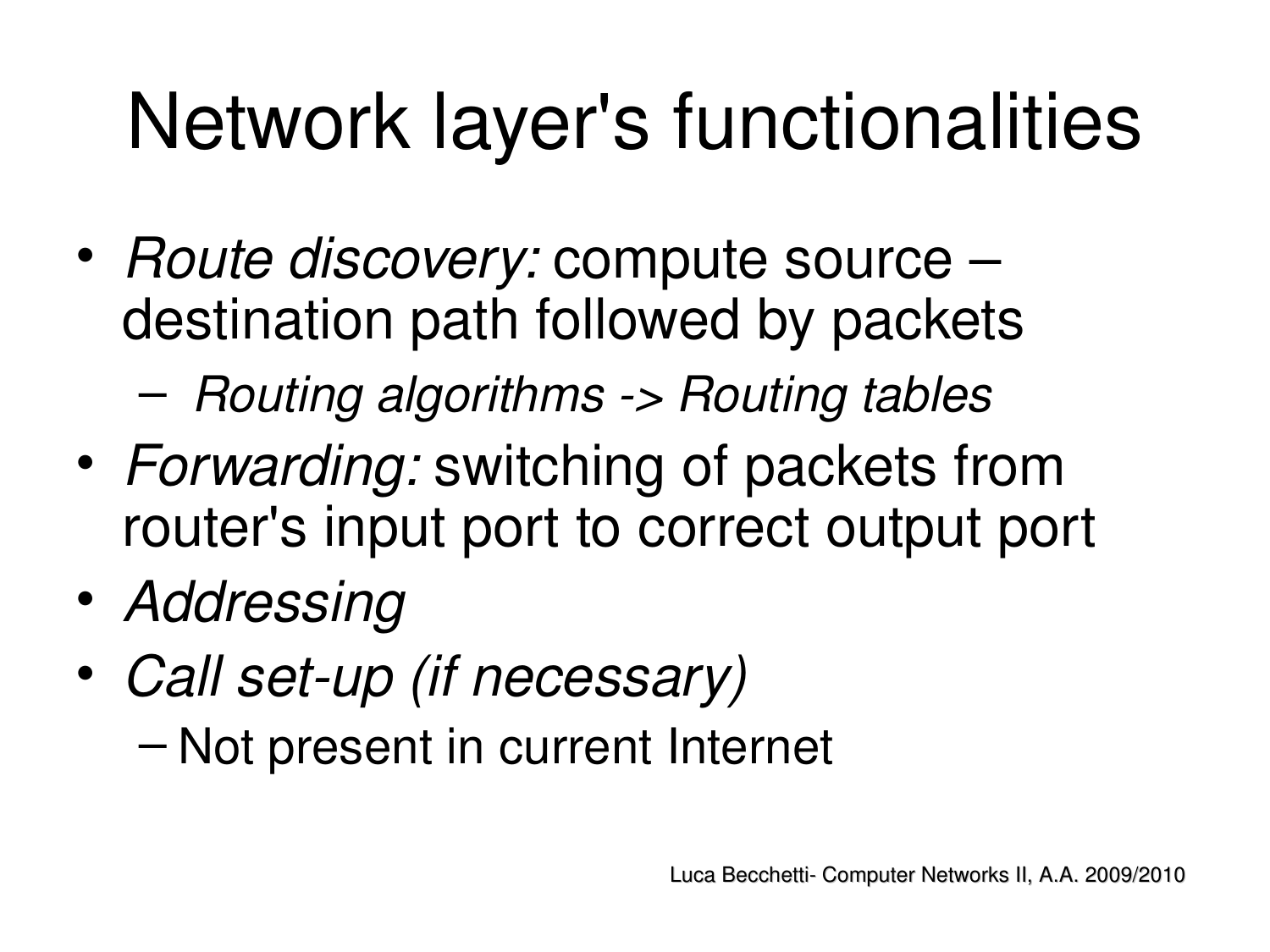## Internet's network layer



• Set of protocols, not just IP!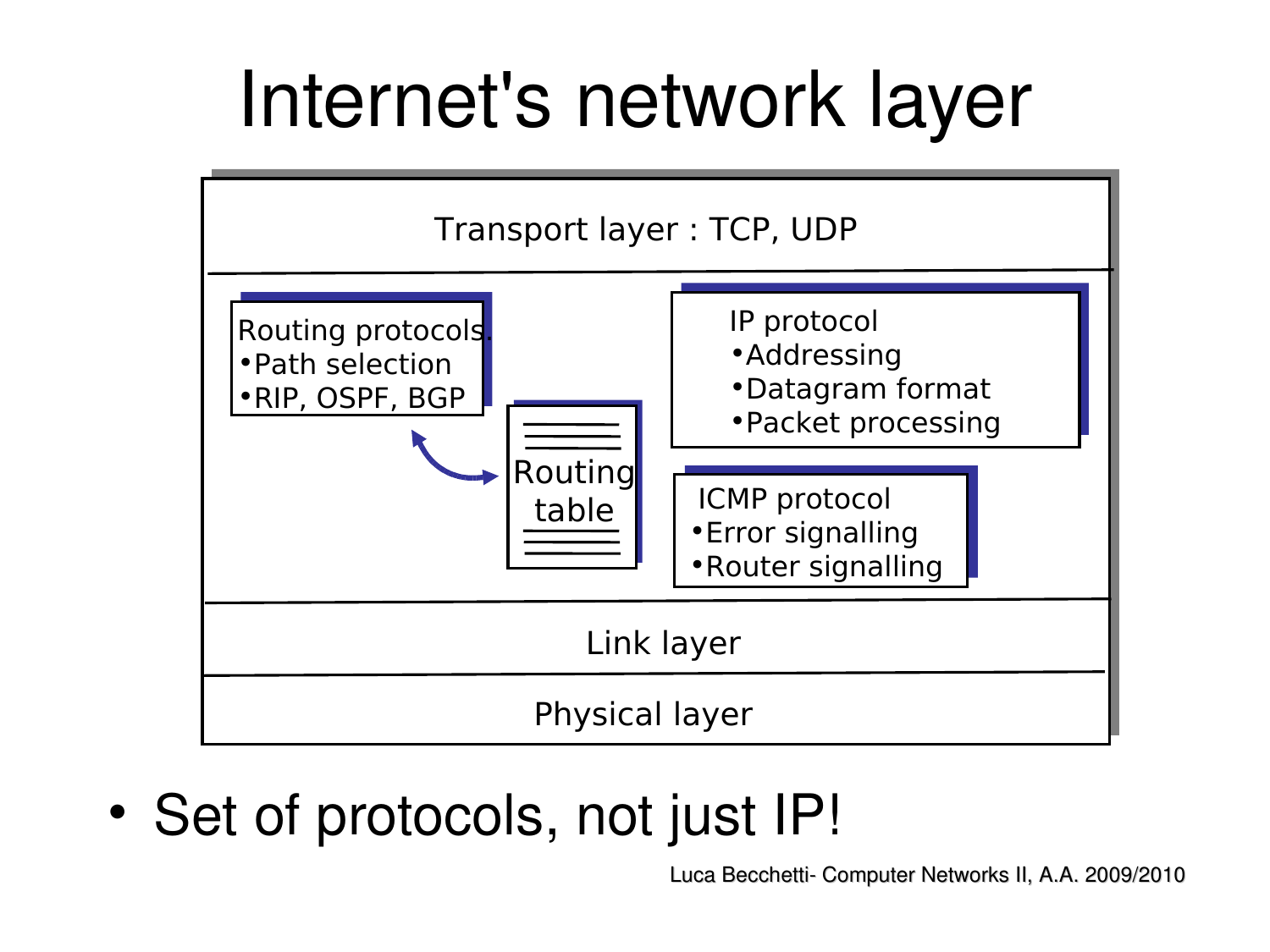# IP Internet

• Set of interconnected networks

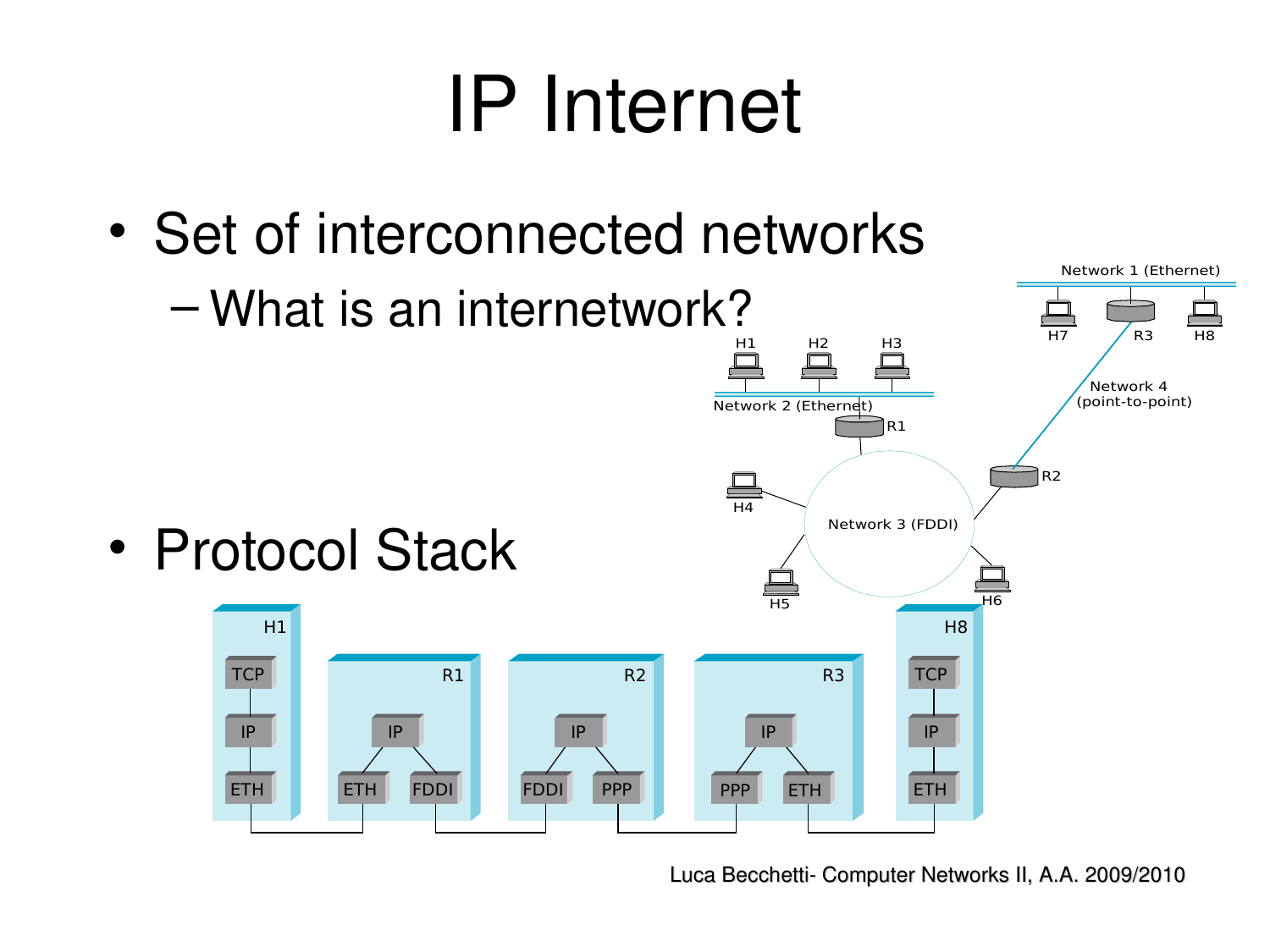#### Internet structure

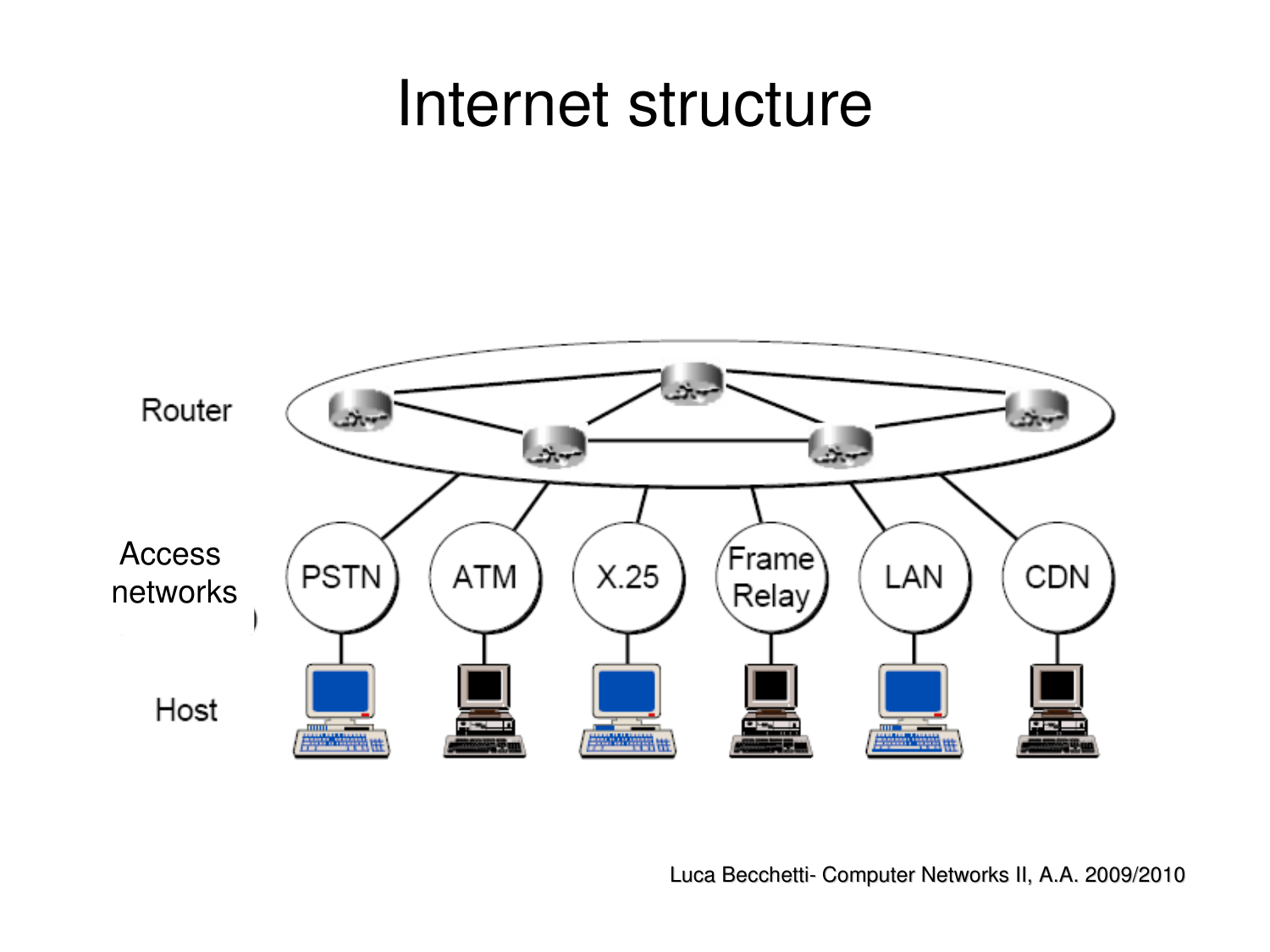### Protocol architecture

| Layers  | Protocols                                       |             |             |  |  |  |  |
|---------|-------------------------------------------------|-------------|-------------|--|--|--|--|
|         | Applications                                    |             |             |  |  |  |  |
|         | <b>TELNET</b>                                   | <b>RIP</b>  |             |  |  |  |  |
| $5 - 7$ | <b>SMTP</b>                                     | <b>OSPF</b> |             |  |  |  |  |
|         | <b>FTP</b>                                      | <b>SNMP</b> |             |  |  |  |  |
|         | <b>HTTP</b>                                     | <b>DNS</b>  |             |  |  |  |  |
| 4       | TCP                                             | <b>UDP</b>  | <b>ICMP</b> |  |  |  |  |
| Зc      | IP                                              |             |             |  |  |  |  |
| 3b      | <b>ARP/RARP</b>                                 |             |             |  |  |  |  |
| Зa      | X.25 IW.3. SNA, DEChet, ATM-AAL, PPP. LLC. etc. |             |             |  |  |  |  |
| 2       | X.25 liv. 2, 802.2, 802.3, 802.4, Ethernet etc. |             |             |  |  |  |  |
|         | Strato fisico                                   |             |             |  |  |  |  |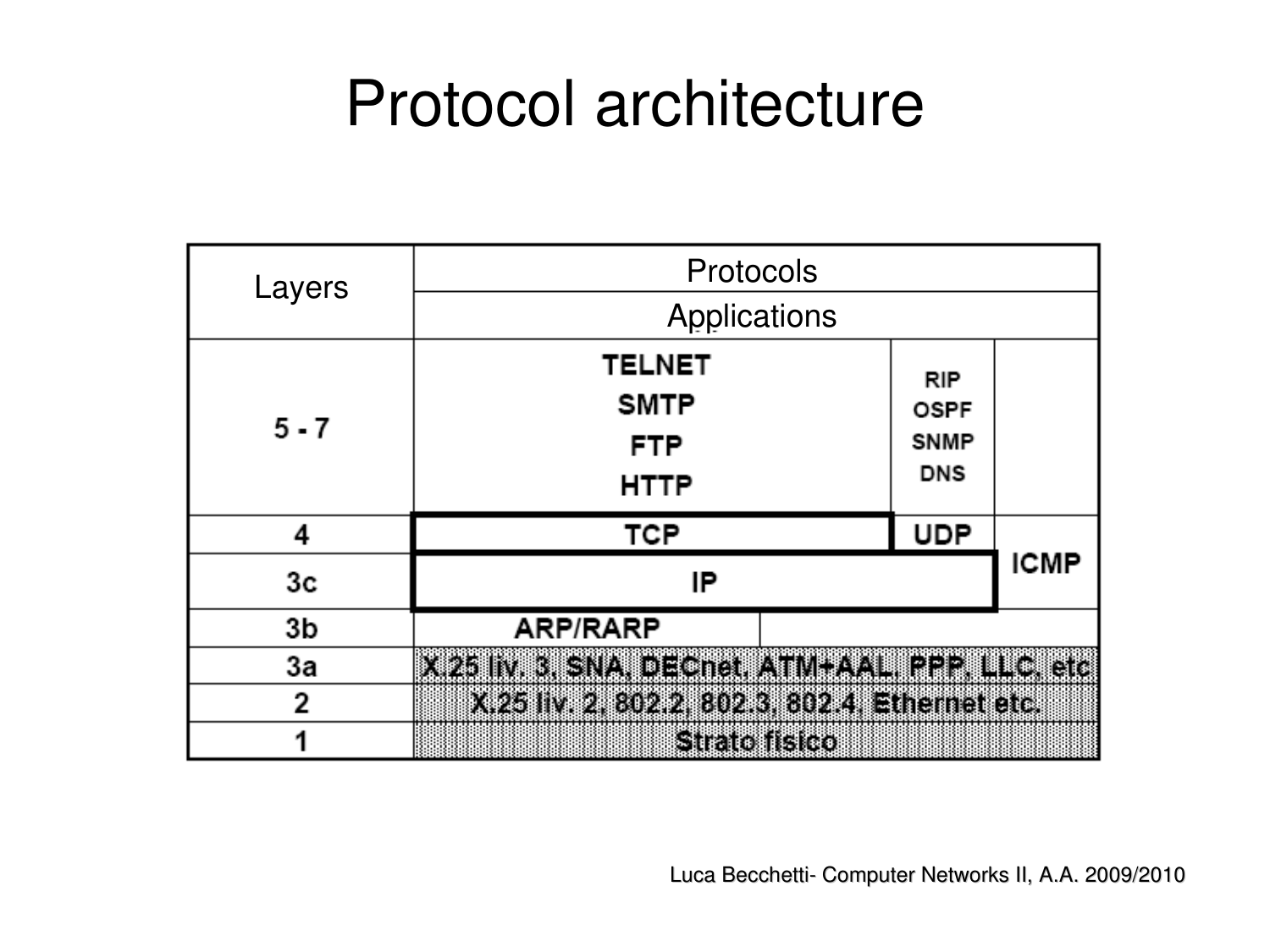### Protocol architecture



Routers implement IP, ICMP and routing protocols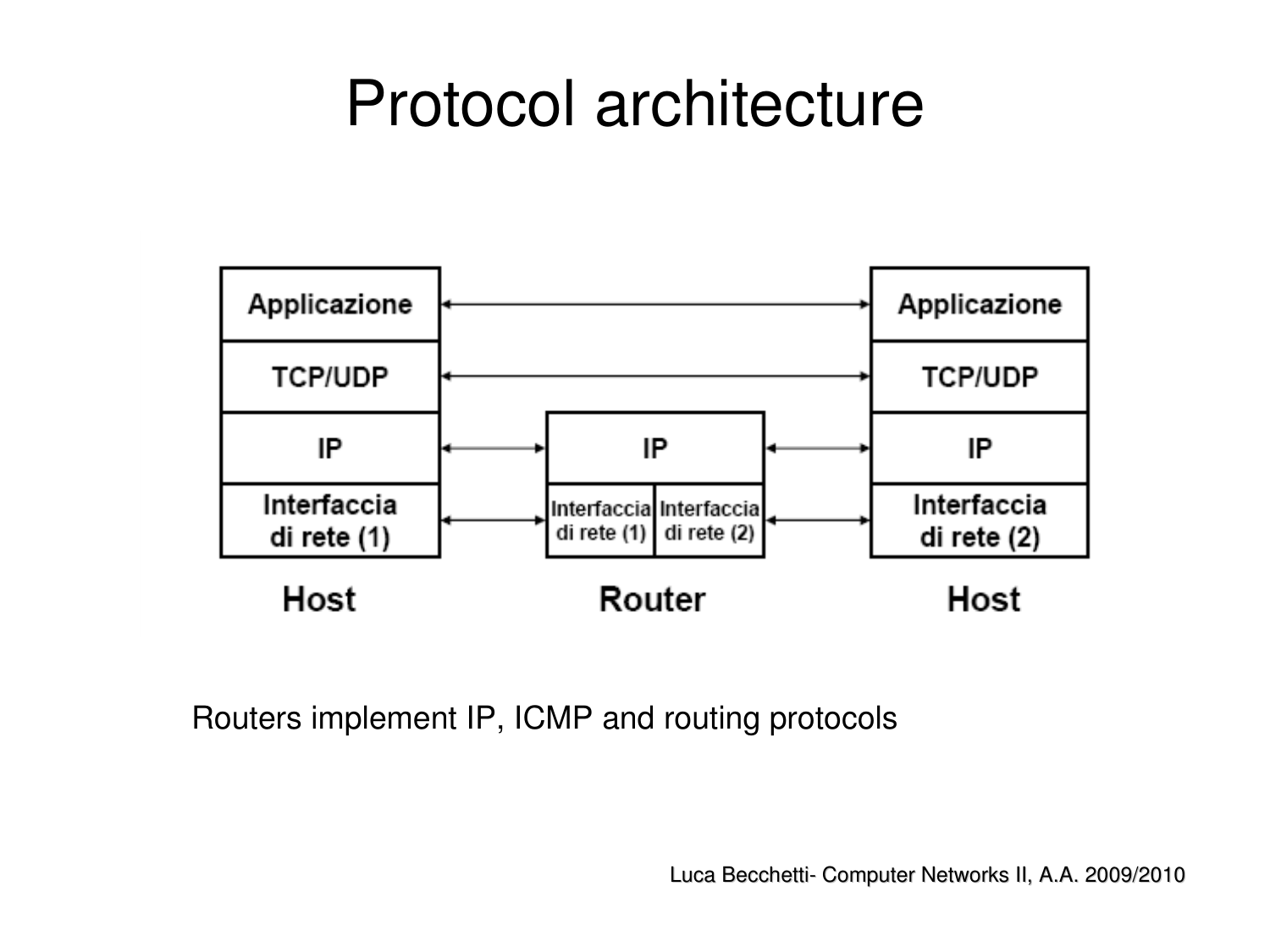### Protocol architecture

- IP protocol (RFC 791, 919, 922, 950, 1349):
- □ Network layer protocol
- □ Connectionless transfer
- $\Box$  No QoS guarantees ("best effort" service)
- Defines:
	- Protocol Data Unit (PDU: datagram)
	- Max. datagram's size: 65536 bytes
	- **Addressing scheme**
	- Datagram routing mechanisms
	- Rules for fragmentation/reassembly of datagram units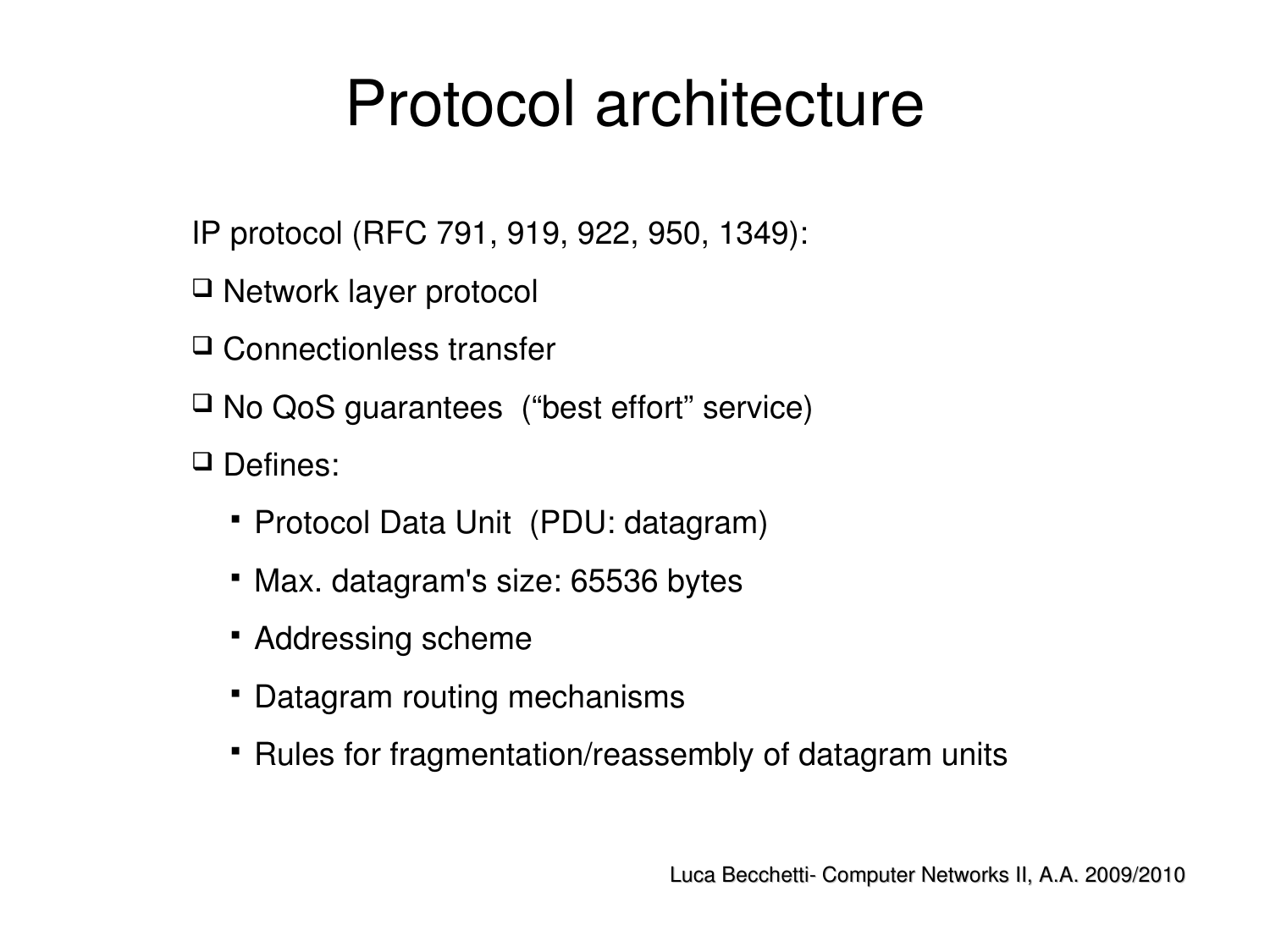# Service model

- Connectionless (datagram-based)
- Best-effort delivery (unreliable service)
	- packets can be lost
	- packets can be delivered out of order
	- duplicate copies of a packet can be delivered
	- packets can be delayed for a long time
- 

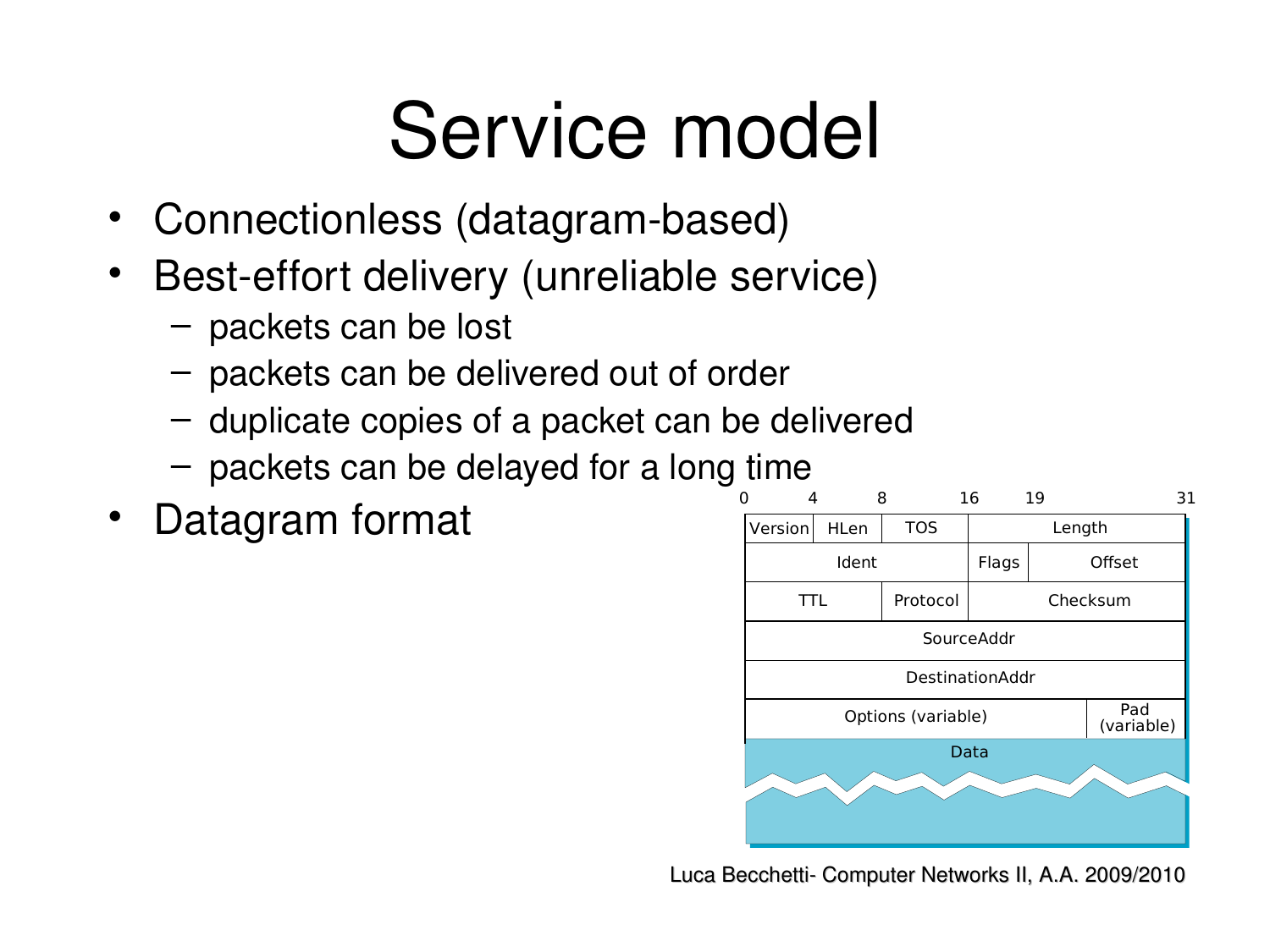# Alternative - virtual circuit

"source-destination path behaves like a telephone circuit

- Tracks performance indices
- $-$  Network layer active along source-destination path
- $-$  ATM, Frame-Relay, X.25

- Call set up and shut down
- Every packet has a VC identifier (not destination address)
- *Every* router along source-destination path maintains state on every traversing connection
- Possible resource allocation to VCs (bandwidth, buffers)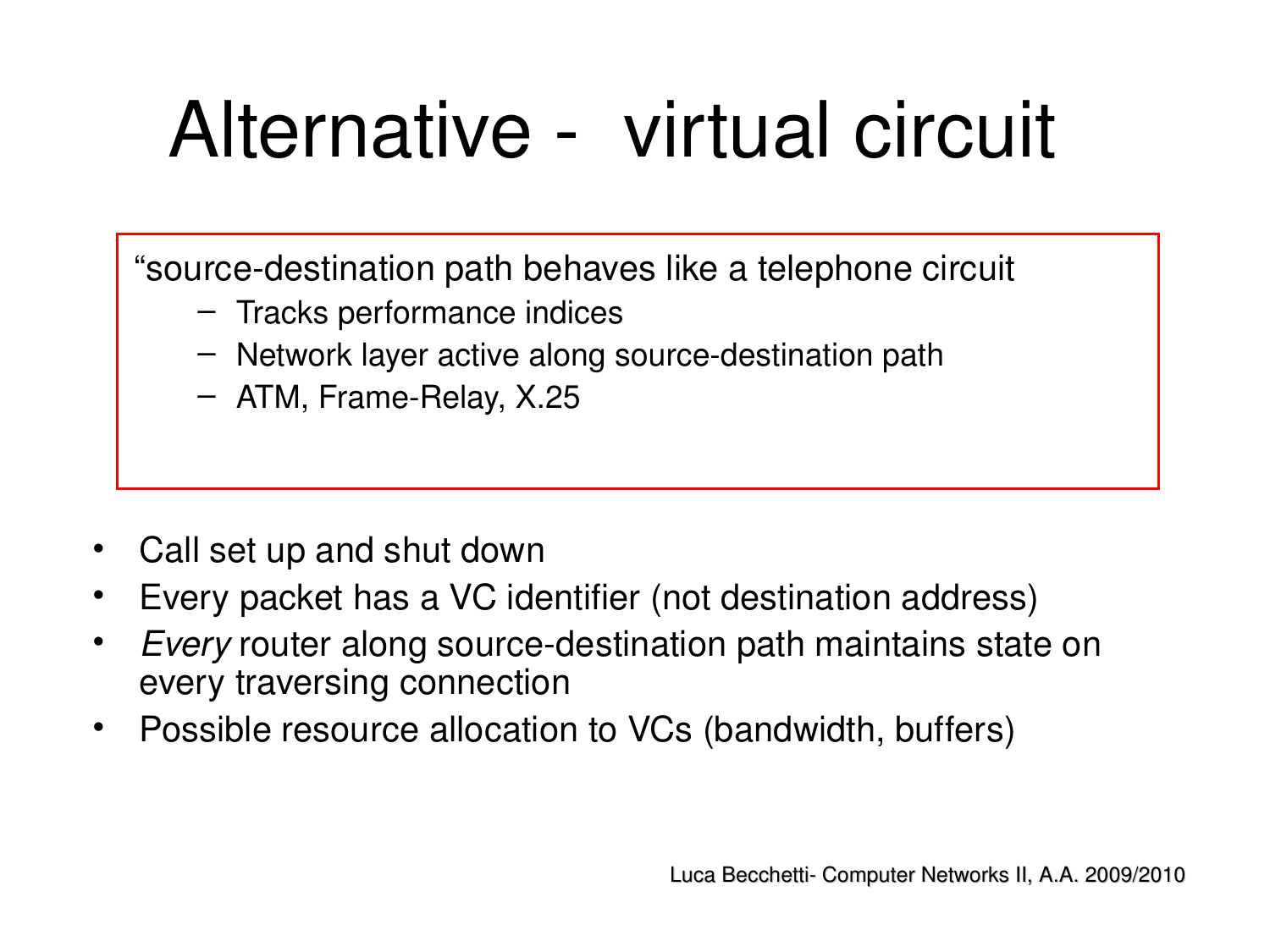## Virtual circuit: signalling

- Used for call set up, maintenance and tear down
- Used in ATM, frame-relay, X.25
- Not used in Internet at present

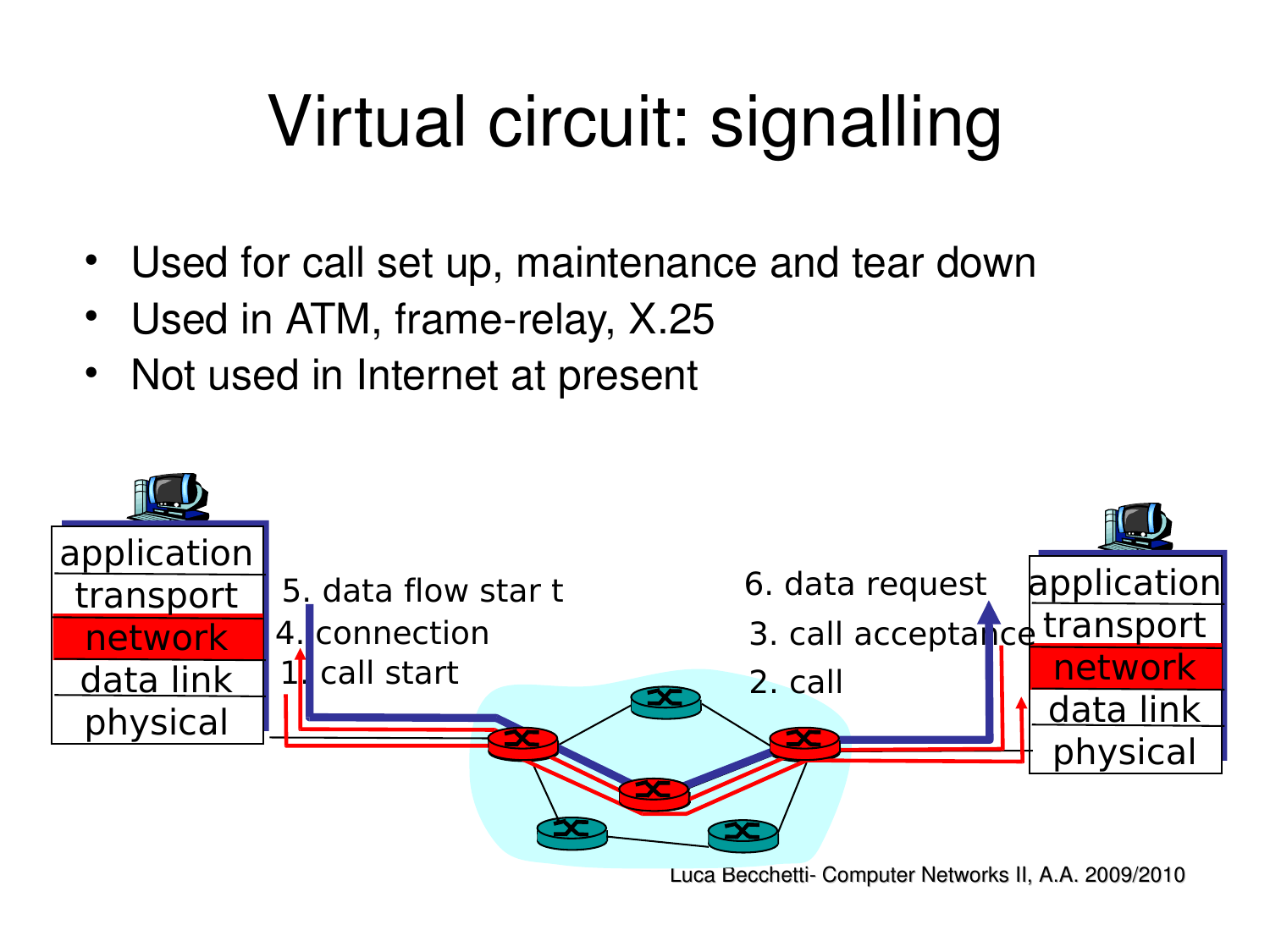

**Bytes**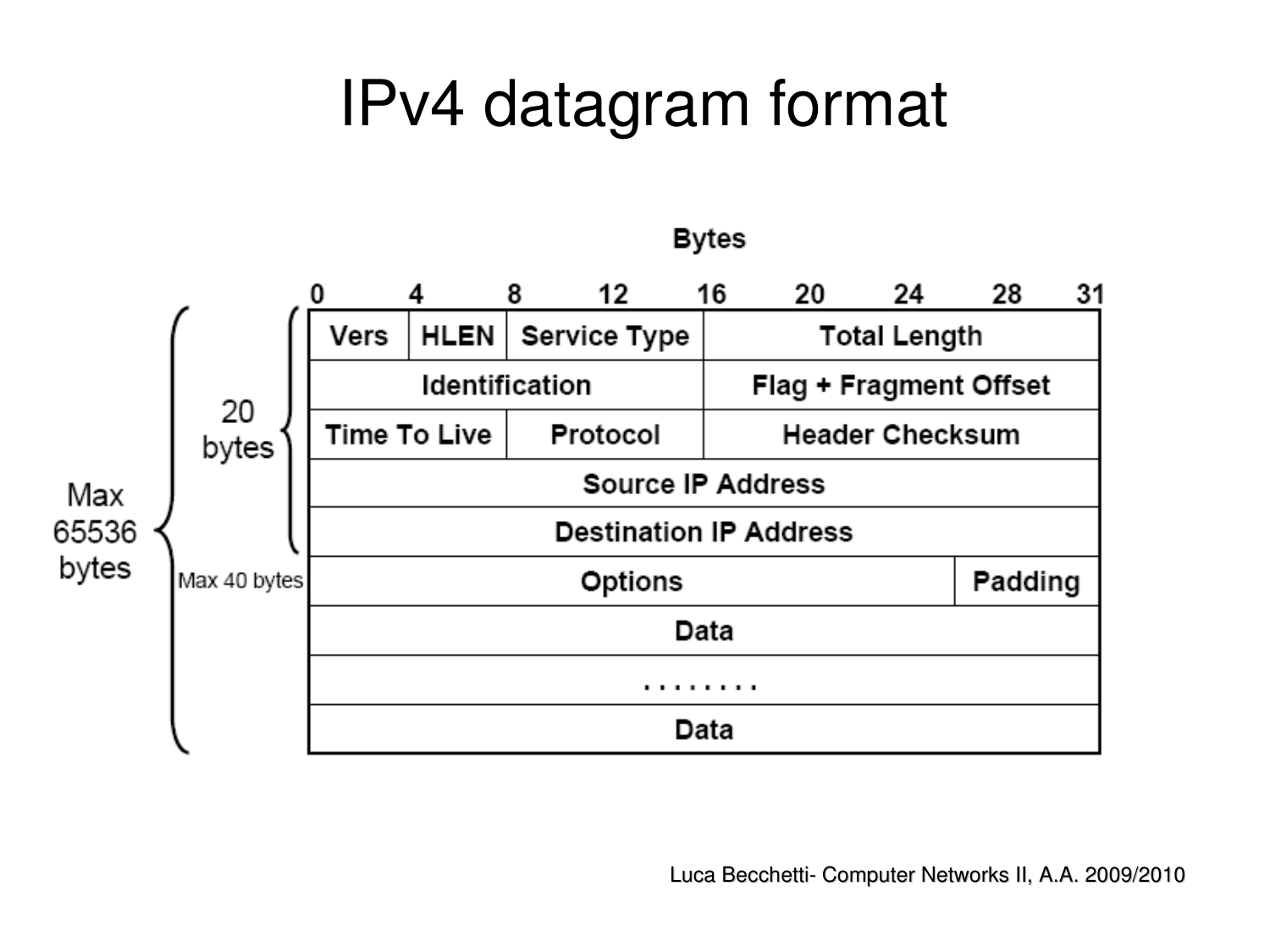#### • **Vers (4 bits)**

– Protocol version, different version may coexist

#### • **Header Length (HLEN) (4 bits)**

- Header length (specified as 32 bit words)
- Includes fixed part (20 bytes) and optional part
- Max. size: 60 byte

#### • **Total length (16 bits)**

- Overall datagram's length (in bytes)
- Includes header and payload
- Max. value: 65536 byte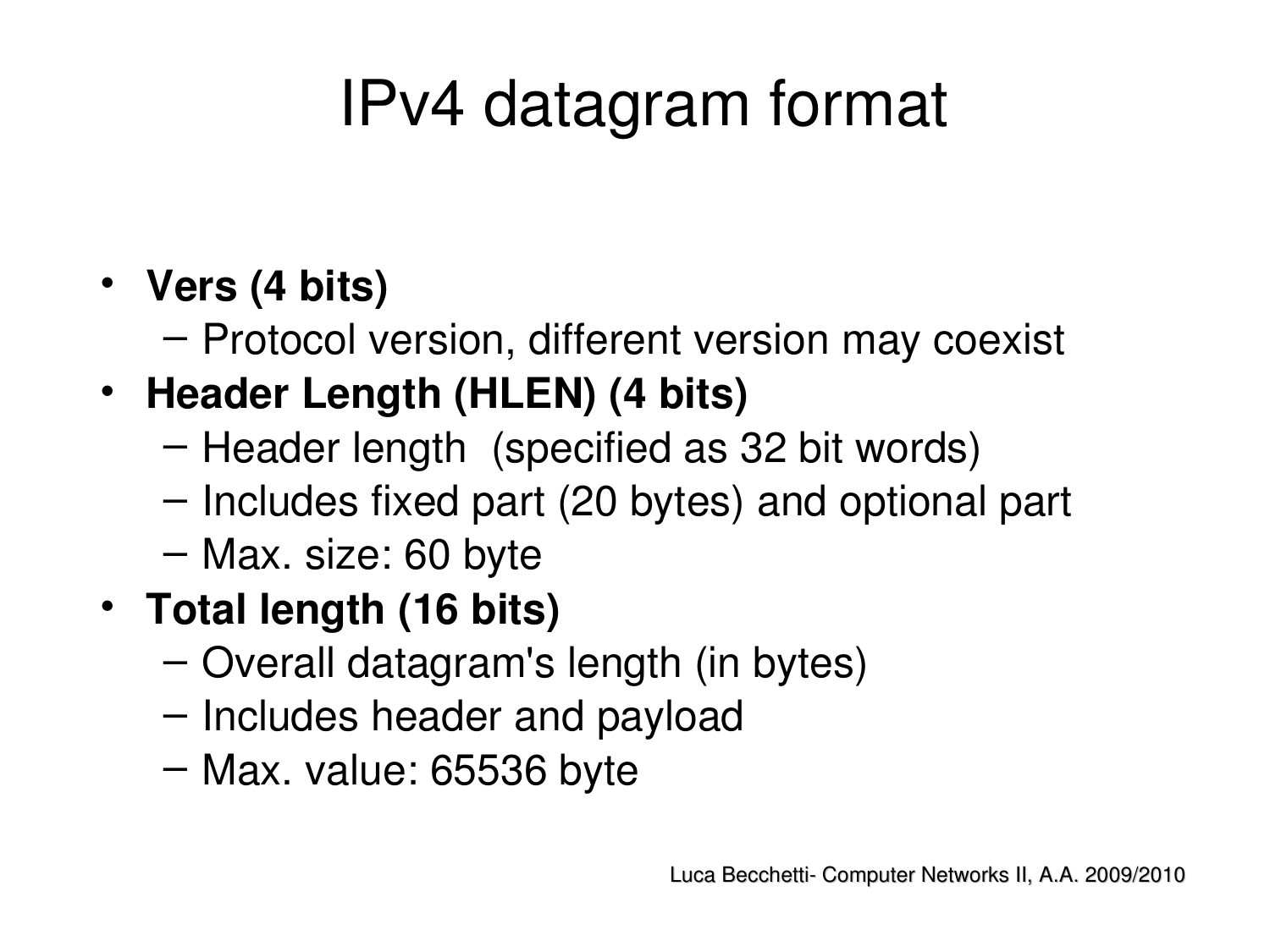- **Service Type (8 bits)**
	- QoS parameters required from sender
	- Precedence (3 bits)
		- Datagram's priority
		- Not used in the past
		- Now implementing DiffServ mechanisms [es. VoIP: 0x0A, 0xE0]
	- Type of Service [ToS 4 bits]
		- Type of service requested for datagram
		- Default service when all ToS bits are 0

| Bits |            |                                             |  |     |
|------|------------|---------------------------------------------|--|-----|
|      | Precedence | Delay   Throughput   Reliability   Cost     |  | MBZ |
|      |            | 0 - normal 0 - normal 0 - normal 0 - normal |  |     |
|      |            | $1 - low$ $1 - high$ $1 - high$ $1 - low$   |  |     |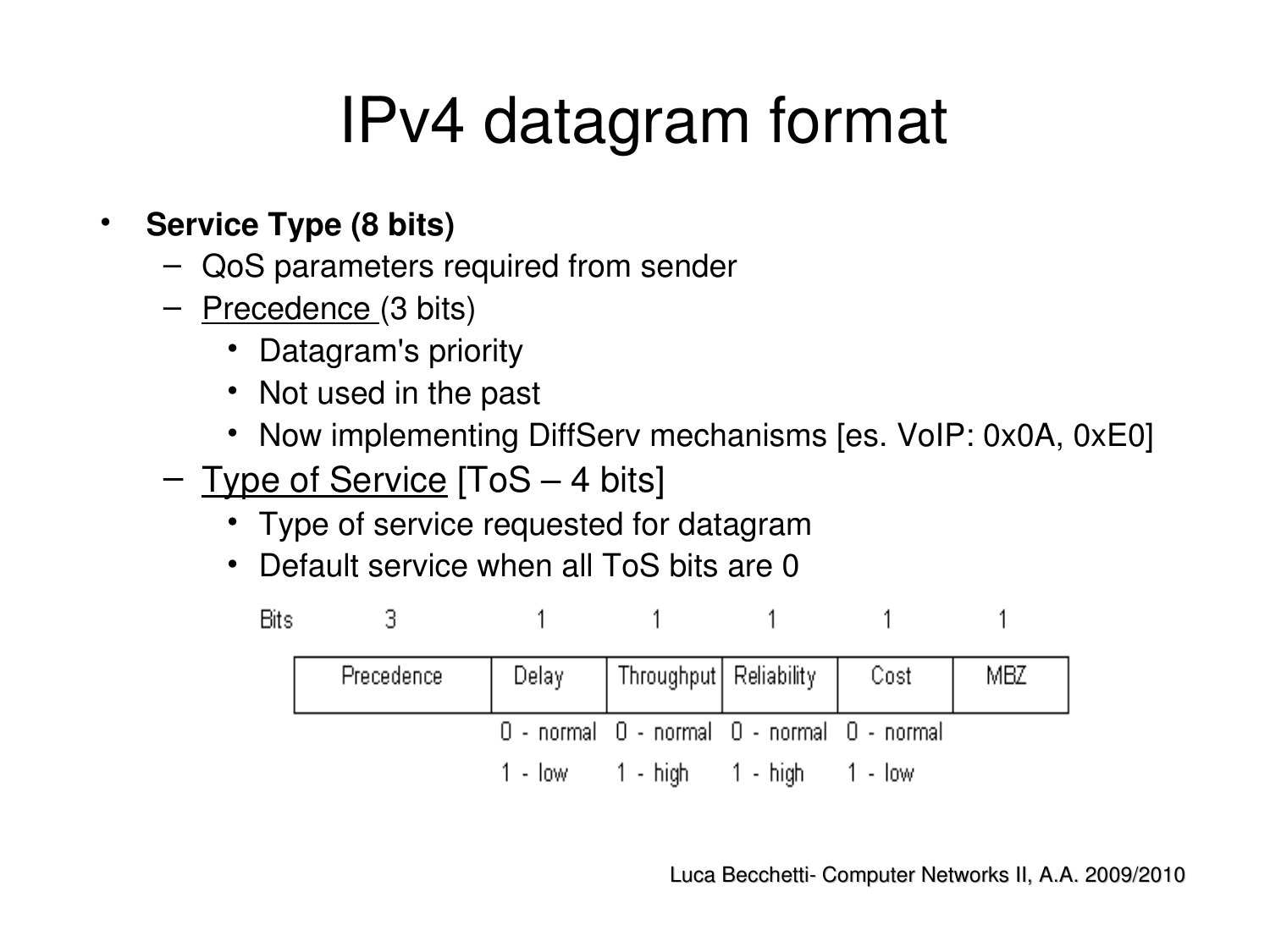- **Service Type (8 bits)**
	- Examples

| Precedence |  | Delay   Thput   Reliab.   Cost |  |
|------------|--|--------------------------------|--|
|            |  |                                |  |

|  |  |  |  | 0x0A |
|--|--|--|--|------|
|  |  |  |  | 0xE0 |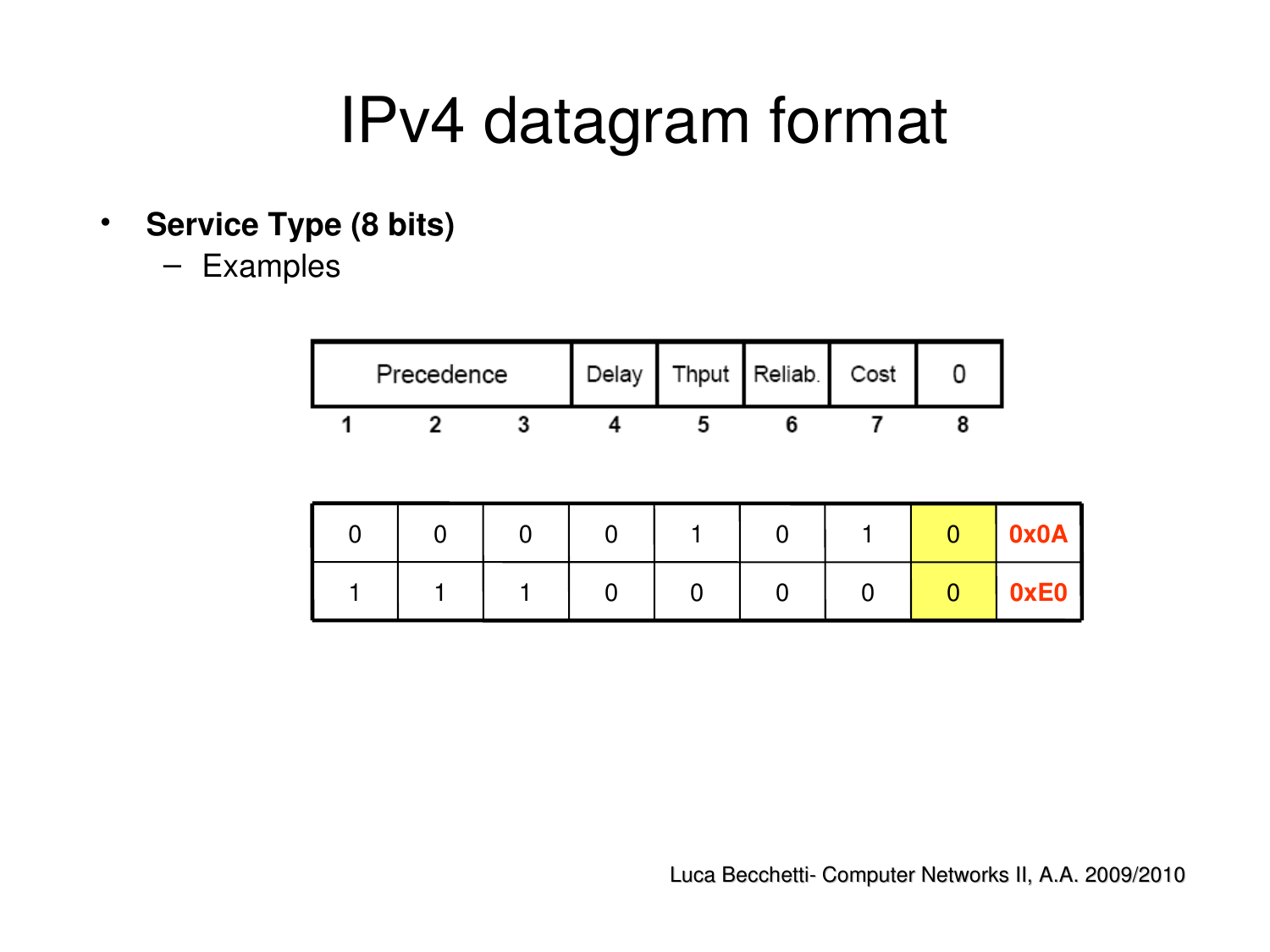- **Time to Live (TTL) (8 bits)**
	- Max. no. of routers a datagram may traverse
	- Initialized by source host and decrements by every traversed router
	- When TTL =  $0 \rightarrow$  datagram dropped, ICMP notification message to sending host
- **Protocol (8 bits)**
	- Identifies transport layer protocol two which payload has to be delivered-*demultiplexed* (es. TCP=6,  $UDP=17$ ,  $ICMP=1$ )
- **Header Checksum (16 bits)**
	- Protects only datagram's header
	- Drop datagram if error detected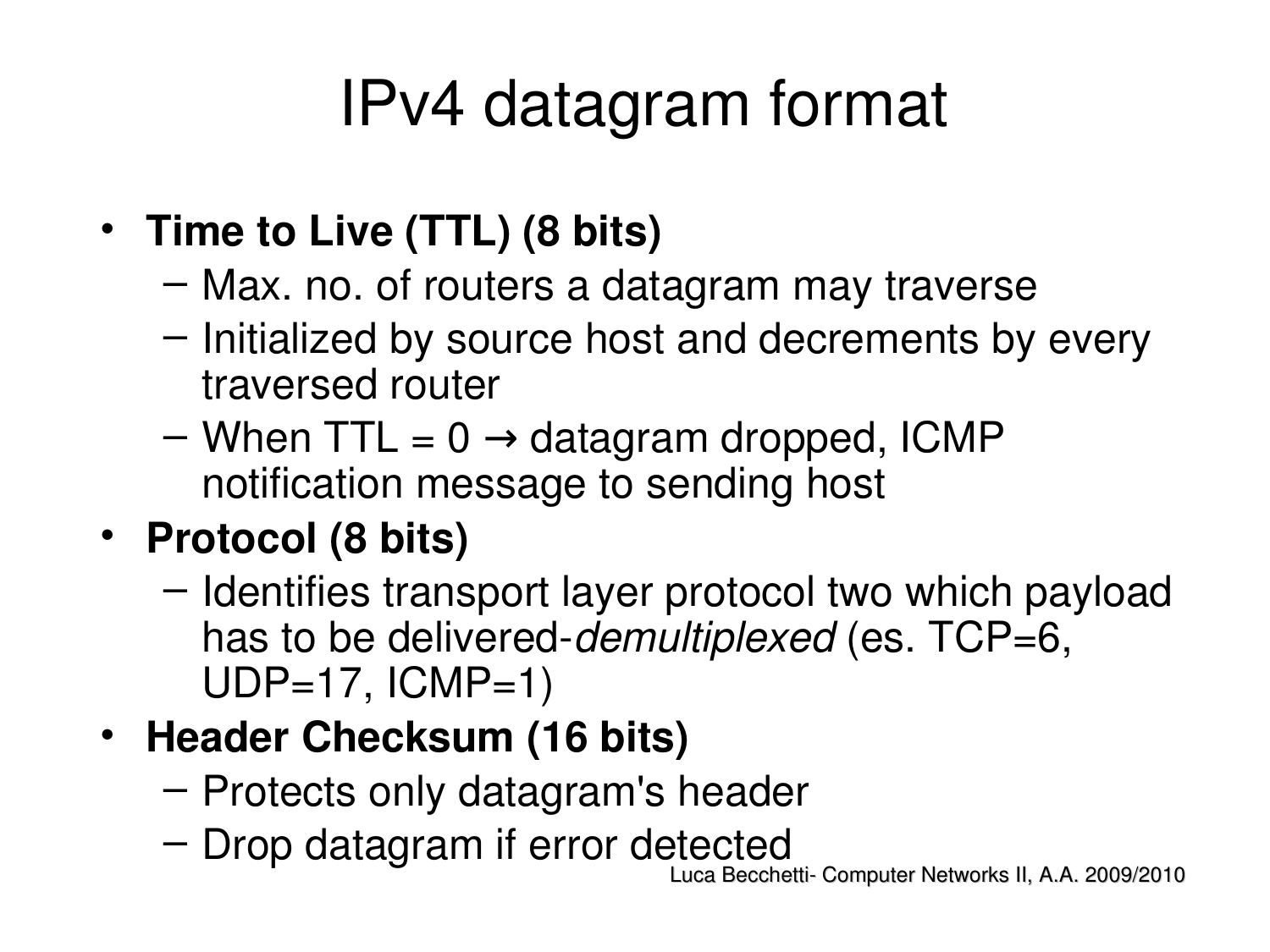- **Source Address (32 bits) and Destination Address (32 bits)**
- **Options (variable size in bytes)**
	- Record Route Option (RRO)
		- Empty IP address list, every traversed router inserts own address
	- Timestamp Option
		- Like RRO + time at which every route is traversed
	- Loose Source Routing Option (LSRO)
		- Specifies list of routers the datagram *must* traverse
	- Strict Source Route Option (SSRO)
		- Specifies list of *all*  routers the datagram *must* traverse
- **Padding**
	- Used to ensure that overall packet length is multiple of 32 bis [4 byte]
	- **Options at most 40 bytes Why?**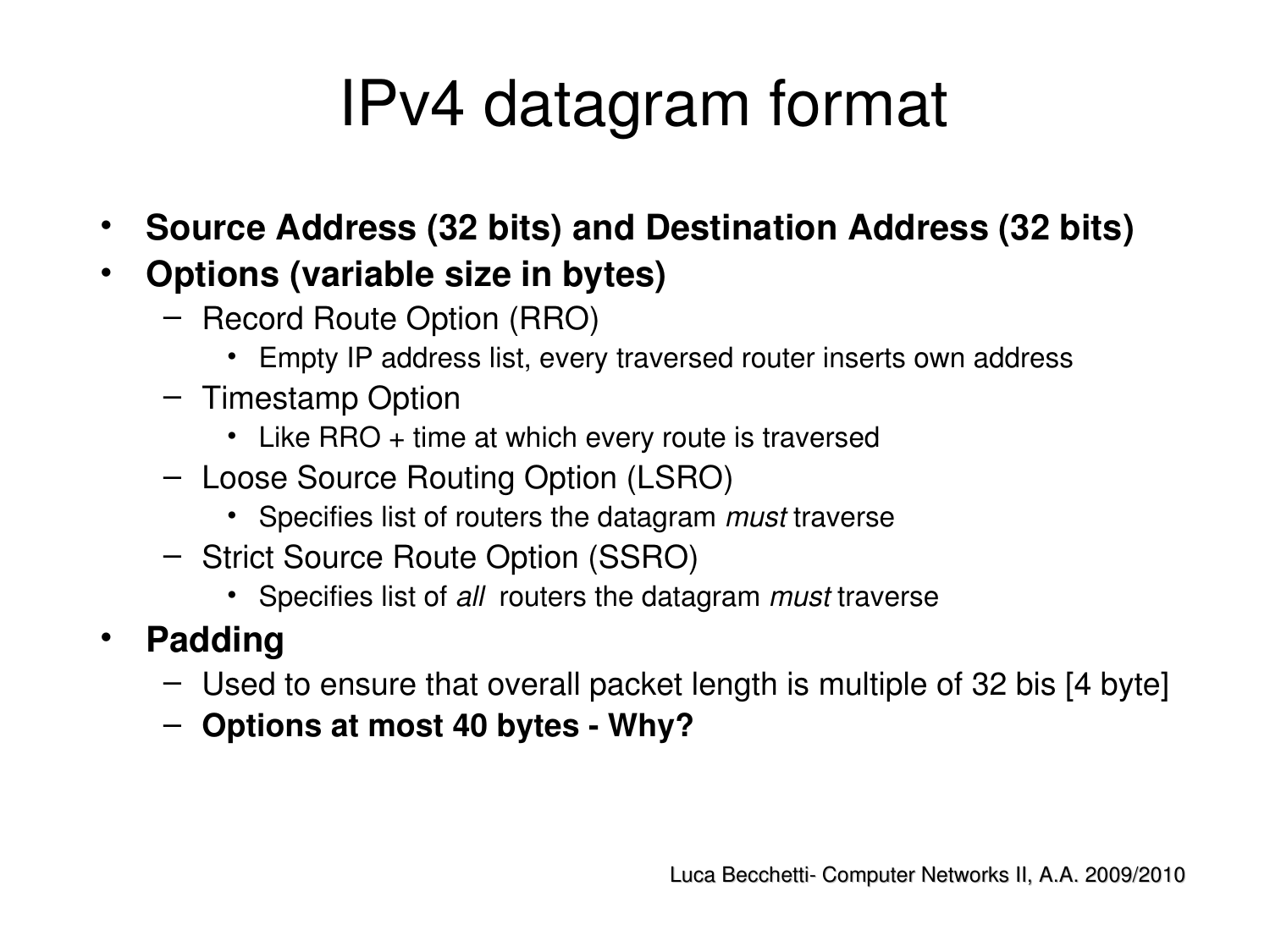#### Fragmentation and Reassembly

- Each network has some MTU
	- $-$  Ethernet  $\rightarrow$  1500 byte
	- Minimum MTU value is 68 byte
	- Fragmentation and reassembly are needed when the MTU of the physical subnet is lower than IP packet size
- Design decisions
	- fragment when necessary (MTU < Datagram)
	- try to avoid fragmentation at source host
	- $-$  re-fragmentation is possible
	- $-$  fragments are self-contained datagrams
	- delay reassembly until destination host
	- do not recover from lost fragments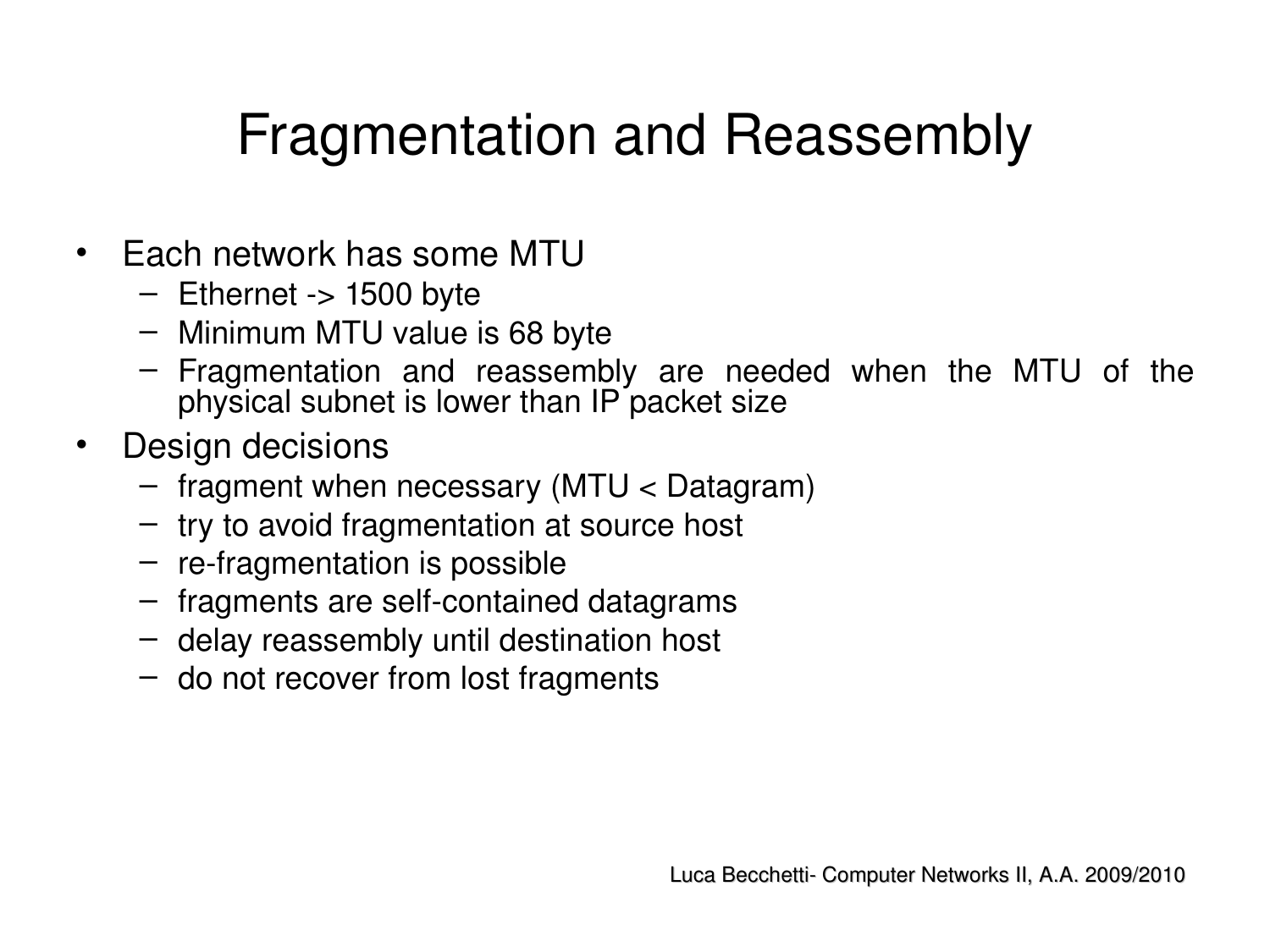### Fragmentation and Reassembly

#### **Identification (16 bits)**

- Datagram Identifier
- Assigned by source process same for all fragments
- **Flags (3 bits)**
	- X: not used, must be zero
	- DF: Don't Fragment (0: fragmentation allowed; 1:no fragmentation)
	- MF: More Fragments (0: last fragment; 1: More Fragments to follow)
- **Fragment Offset (13 bits)**
	- Position of fragment within initial datagram's payload (expressed as 8 bytes units) – allows to detect "holes"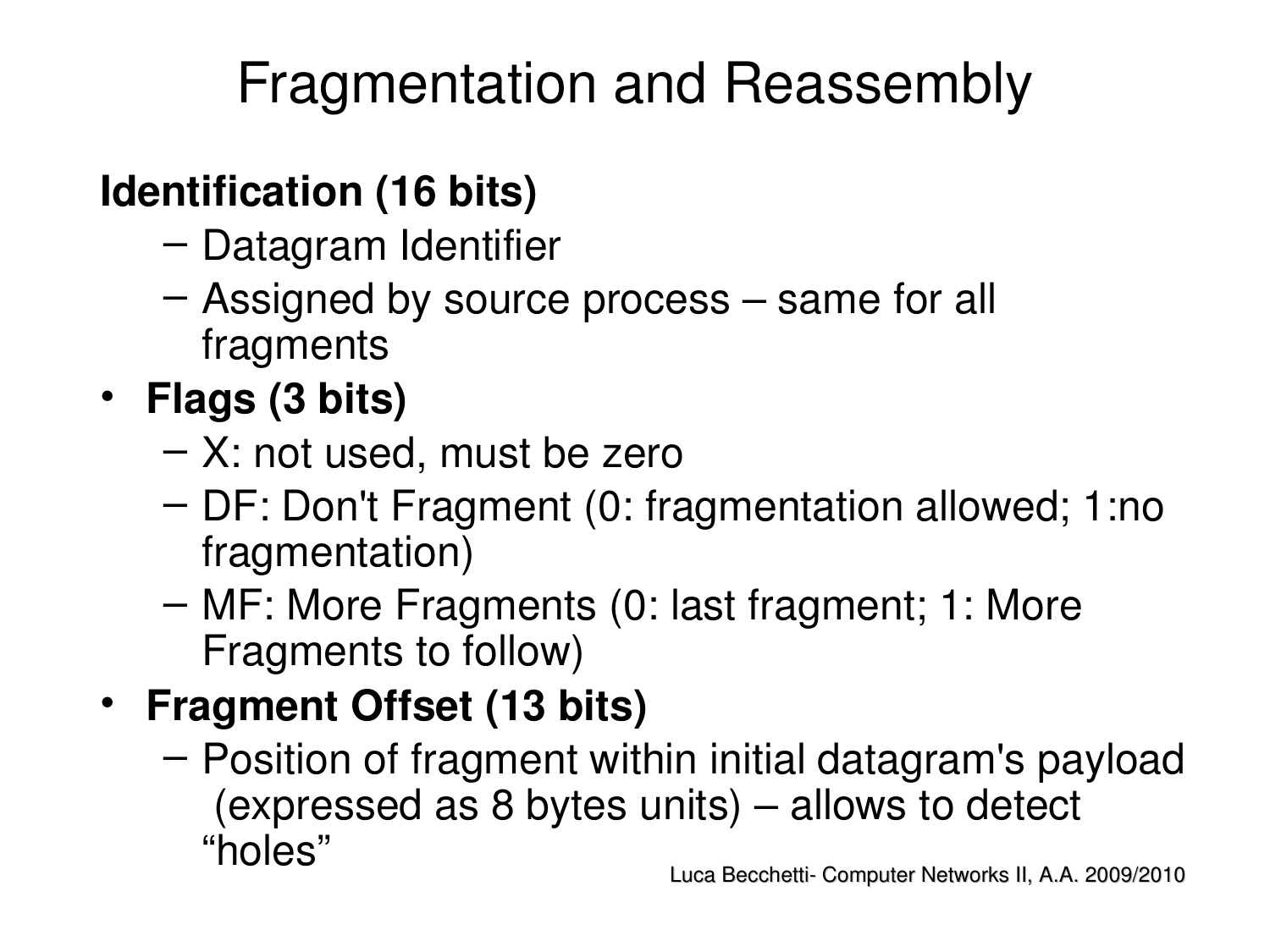# Fragmentation/cont.

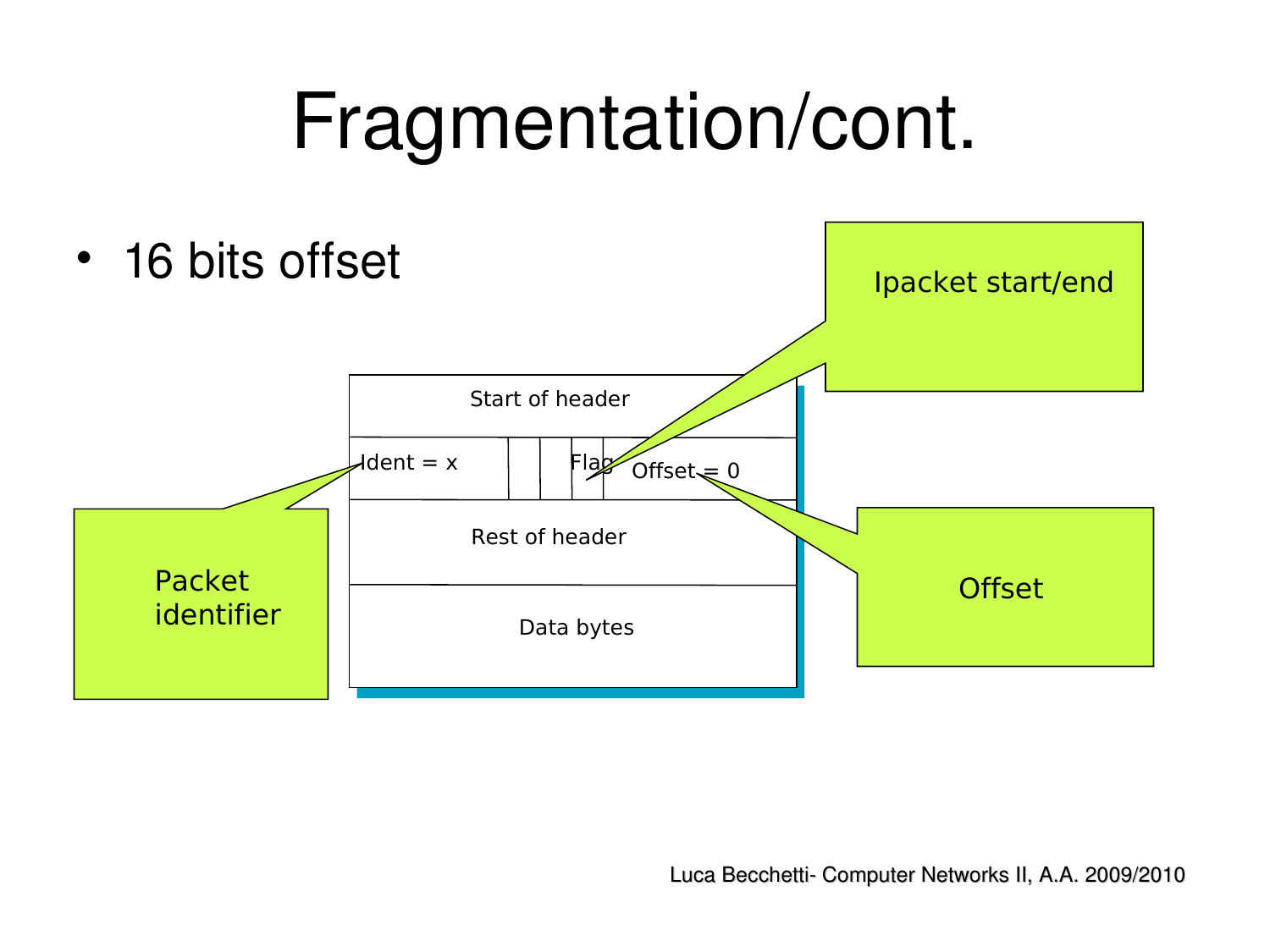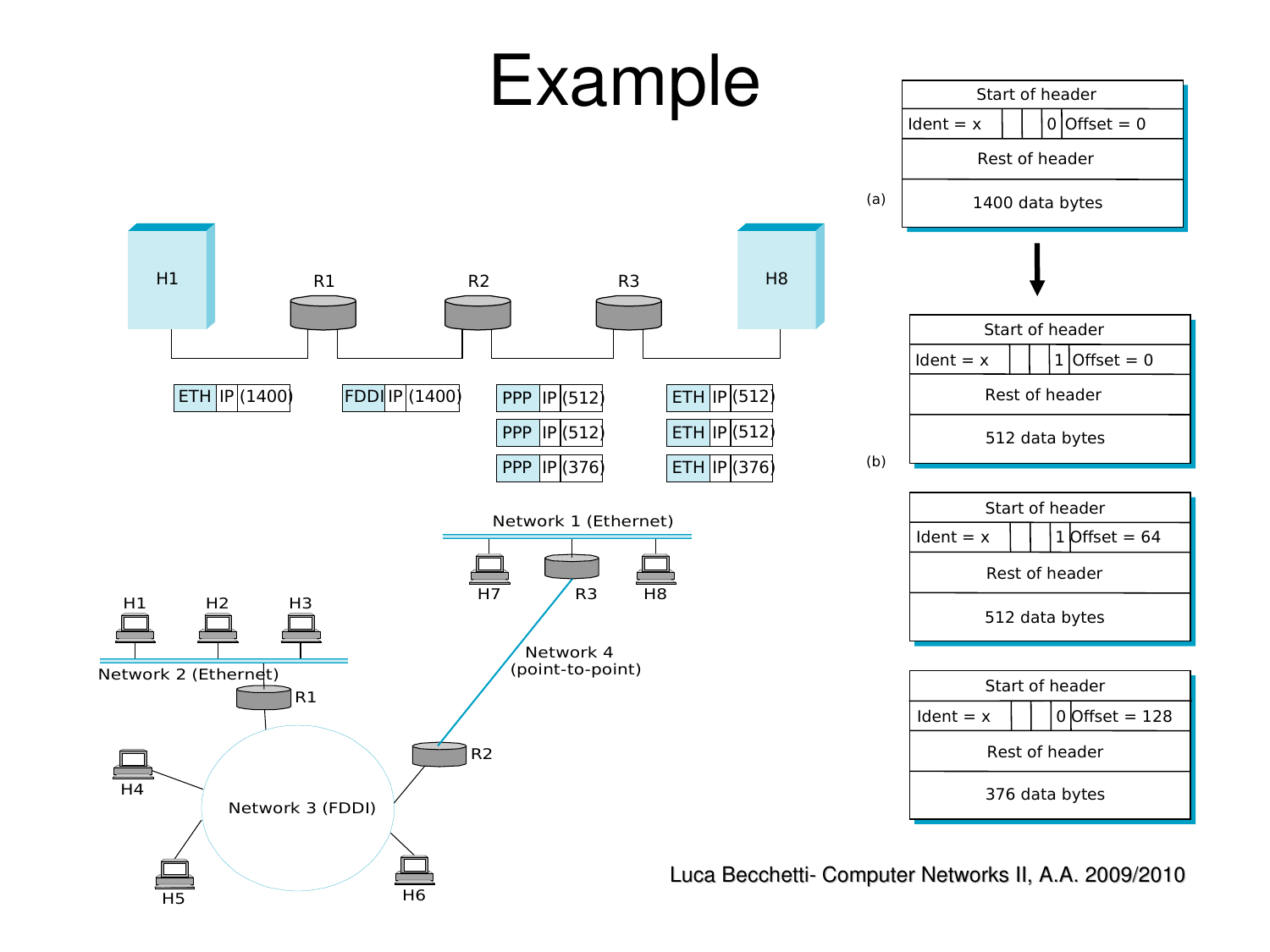### IPv4 addressing scheme

- IP Address identifies host
	- If host connected to more than 1 network (multihomed) one IP address per network
- IP address unique in network it belongs to
	- Length: 32 bits
- Originally (1981, RFC 1166) consisted of 2 parts
	- Net\_Id: subnet identifier
	- Host\_Id: host identifier within subnet
	- IP\_Address = Net\_Id . Host\_Id
	- Boundary between Net\_Id and Host\_Id not fixed [address classes, subnetting]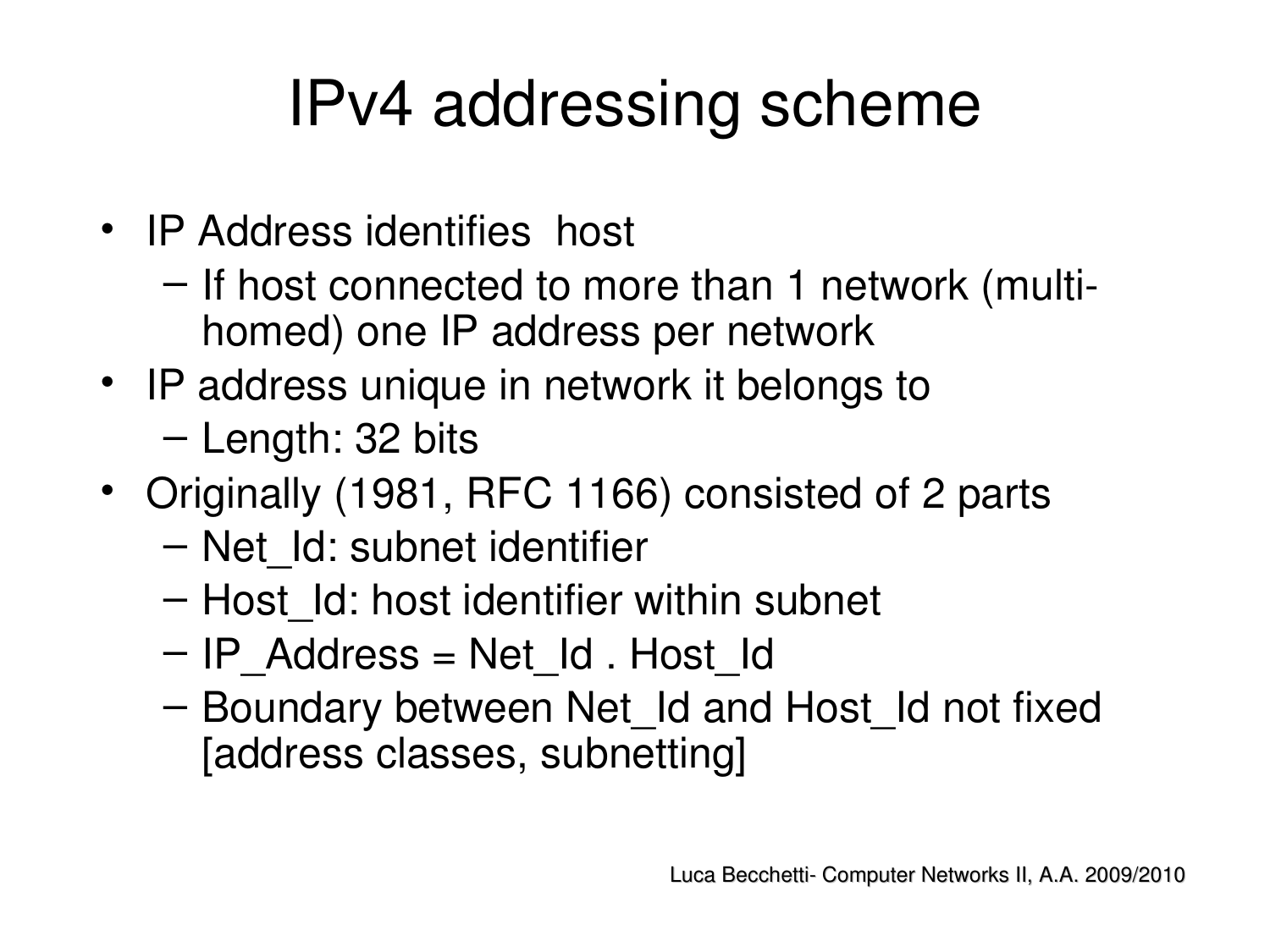# Global Addresses

- Properties
	- globally unique
	- hierarchical: network + host
- Dot Notation
	- $-10.3.2.4$
	- 128.96.33.81
	- 192.12.69.77

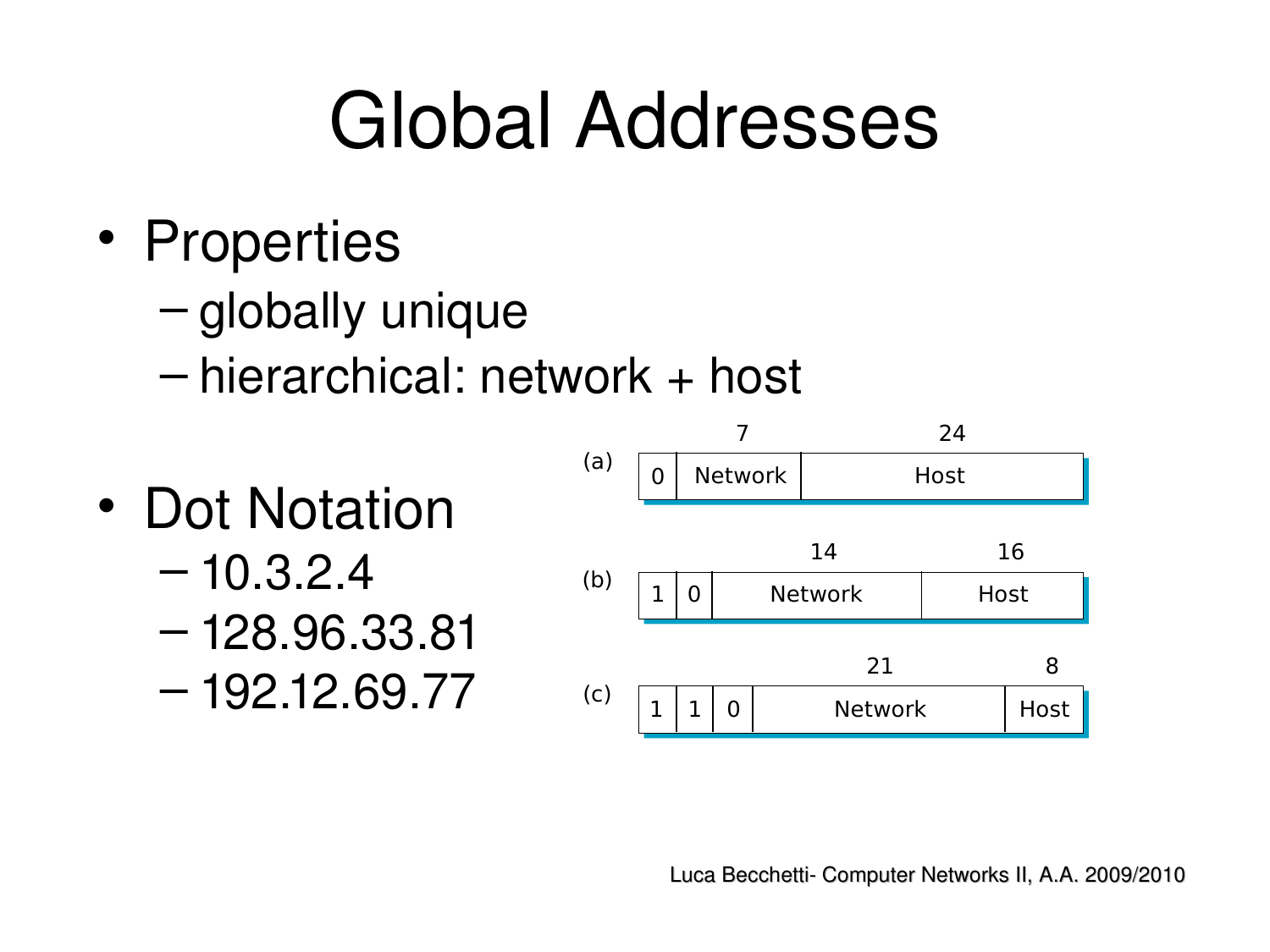# IP subnetworks

- Interconnection of ? IP networks
- IP address associated to interfaces

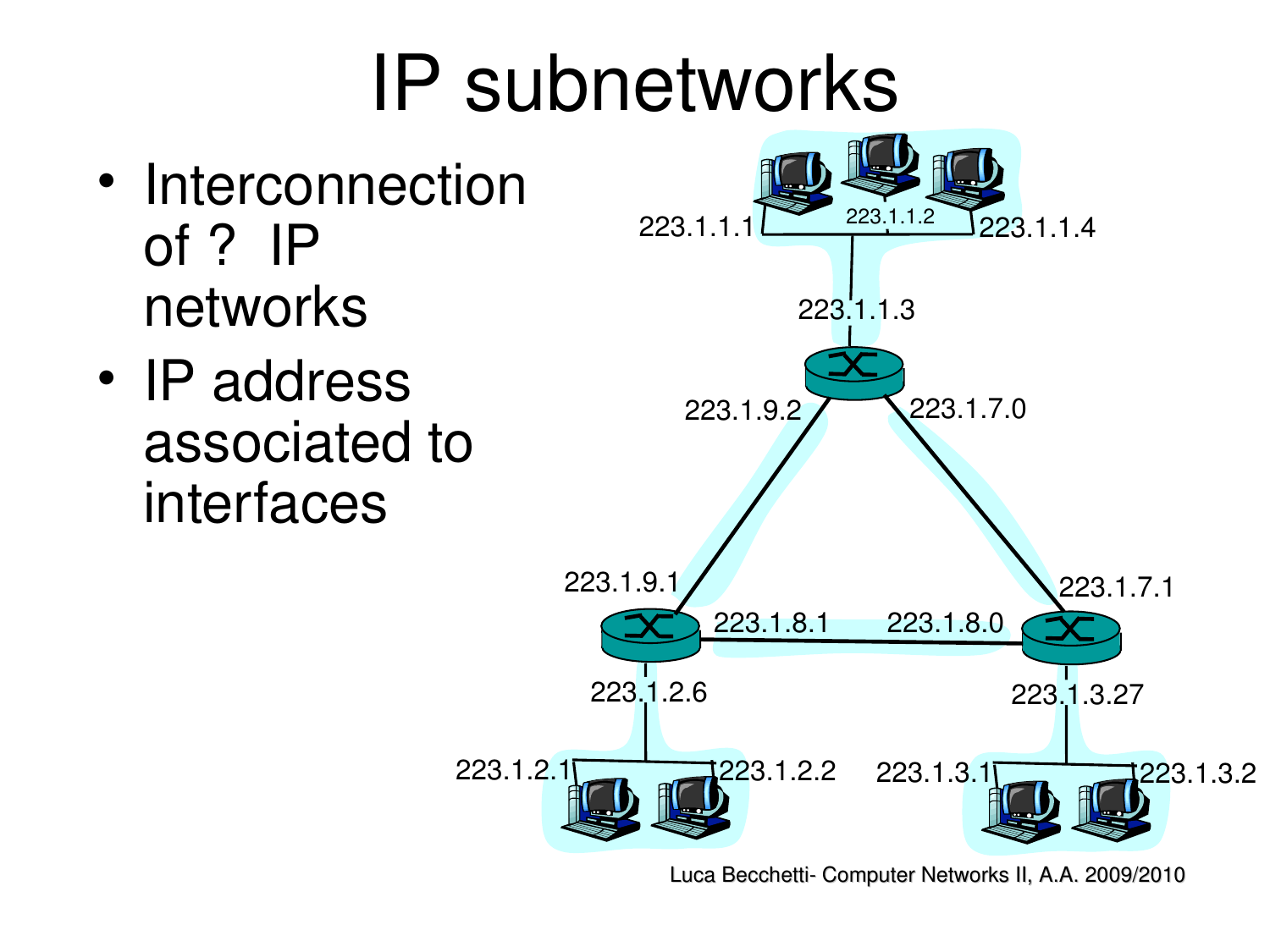# Datagram Forwarding

- Strategy
	- every datagram contains destination's address
	- if connected to destination network, then forward to host
	- if not directly connected, then forward to some router
	- forwarding table maps network number into next hop
	- each host has a default router
	- each router maintains a forwarding table

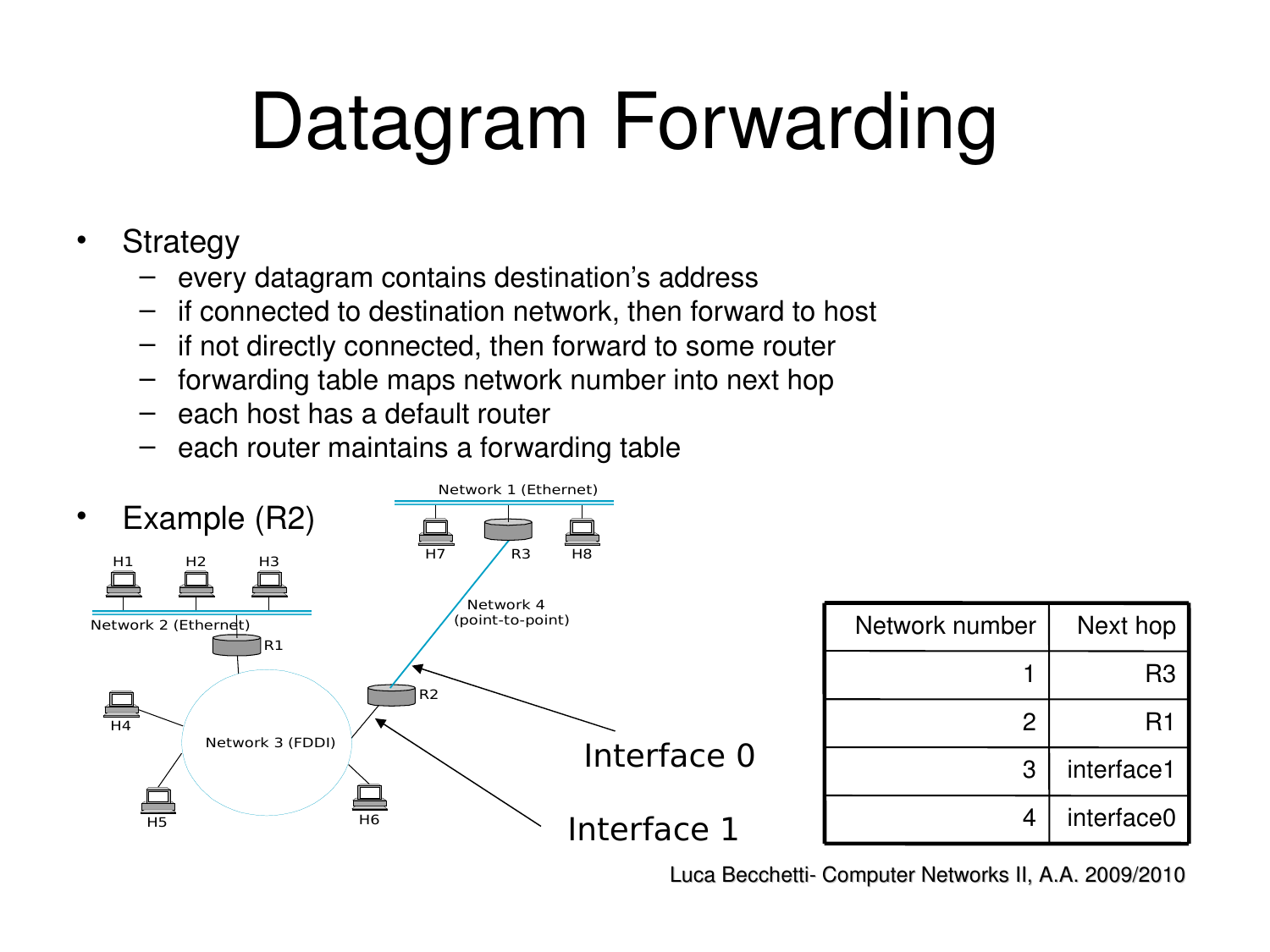# Address Translation within a LAN

- Map IP addresses into physical addresses
	- destination host
	- next hop router
- Techniques
	- encode physical address in host part of IP address
	- $-$  table-based
- ARP
	- table of IP to physical address bindings
	- broadcast request if IP address not in table
	- target machine responds with its physical address
	- table entries are discarded if not refreshed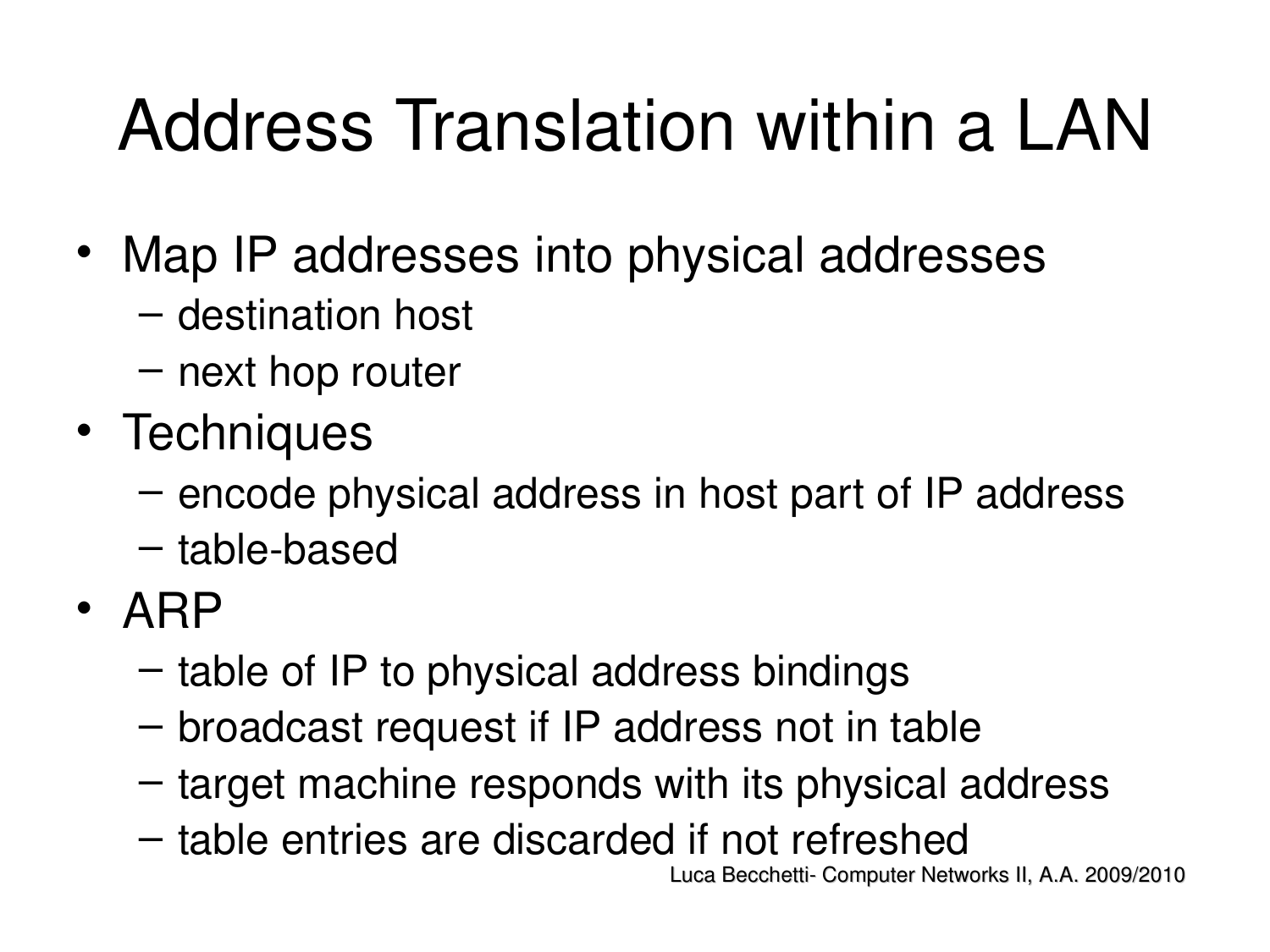### **A**ddress **R**esolution **P**rotocol (RFC 826)

- Every IP node (Host, Router) on a LAN has **ARP** module and **ARP** table
- ARP table: maps IP>MAC for **some** (occasionally all) nodes in LAN

< IP address; MAC address; TTL>

- TTL (Time To Live): timer, usually
- $10 20$  min)

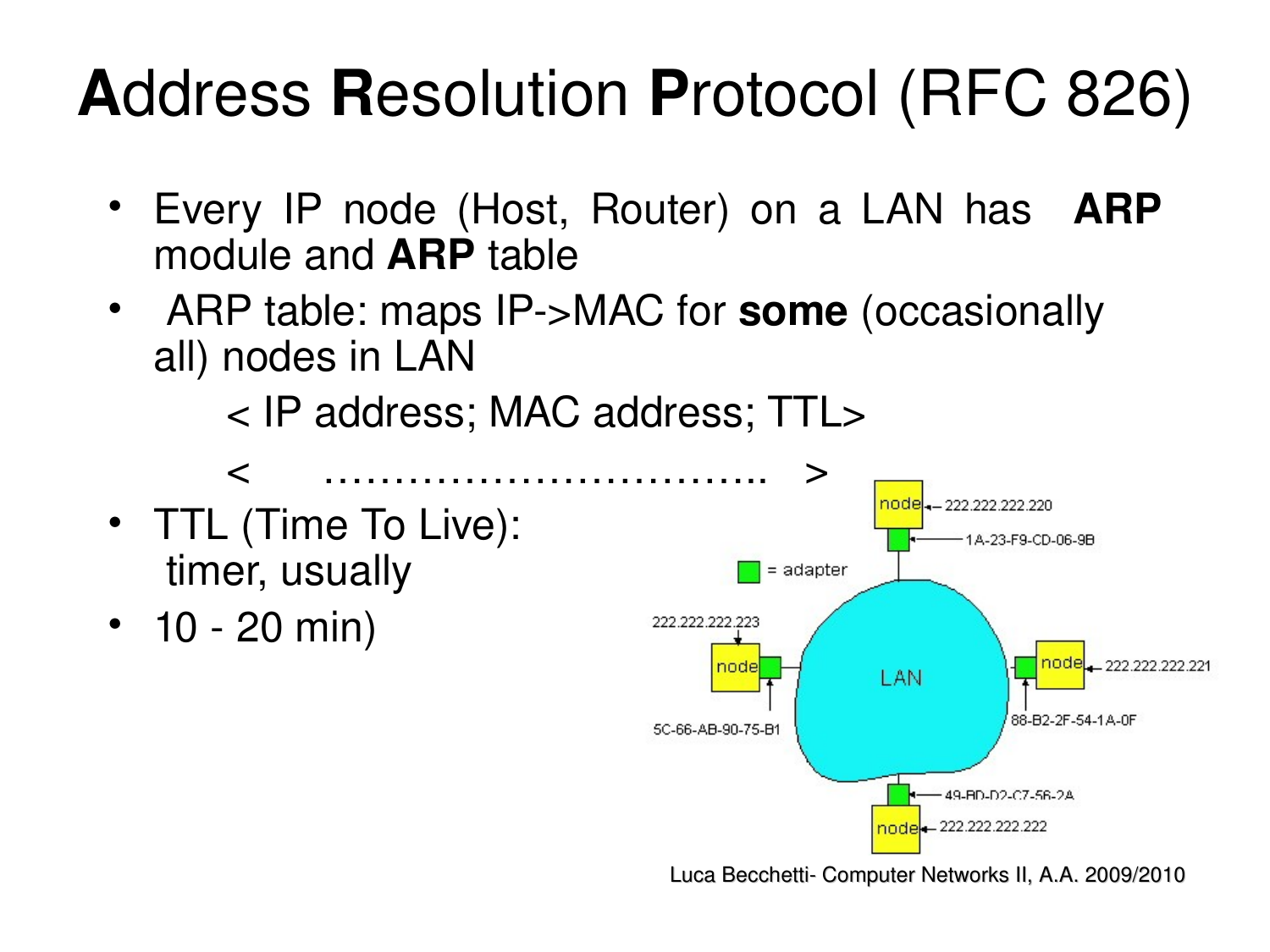## ARP/cont.

- Node A must send IP packet to IP address XYZ on a given LAN
- A first checks local ARP table if no entry corresponding to XYZ in table, A' s ARP module sends **broadcast** ARP packet:  $\langle$  XYZ, MAC  $(?)$  >
- All nodes in LAN accept and analyze ARP packet
- Node XYZ replies with ARP **unicast** packet containing own MAC address:

 $\langle$  XYZ, MAC (XYZ)  $>$ 

- ARP table acts as cache
- ARP protocol can be used with different technologies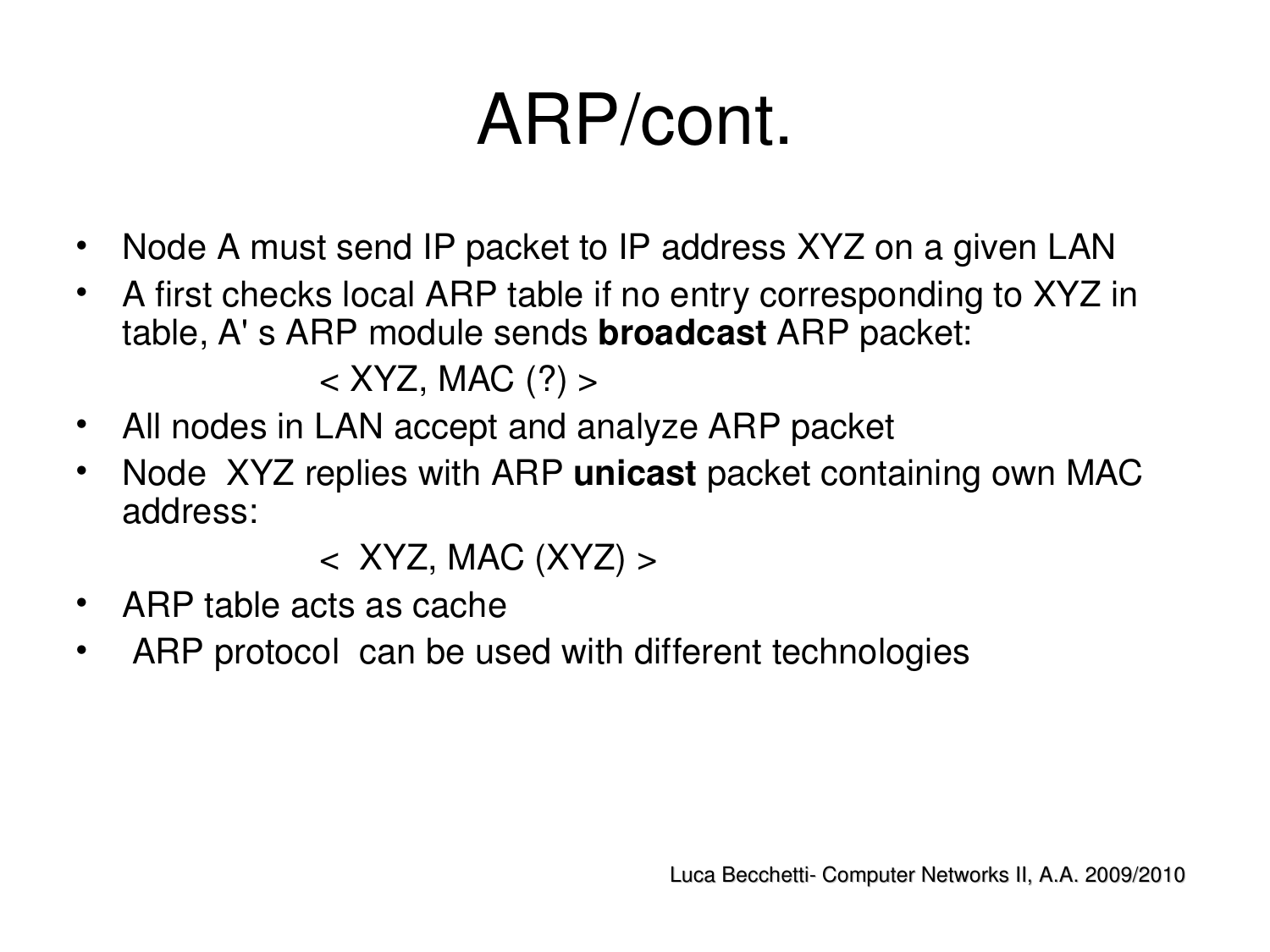# ARP Packet Format

May operate over different layer 2 protocols (not only Ethernet)

|                                  | 16            | 31                                                               |  |  |
|----------------------------------|---------------|------------------------------------------------------------------|--|--|
| Hardware type $= 1$              |               | ProtocolType = $0 \times 0800$ (2048)                            |  |  |
| HLen (48 bit)                    | PLen (32 bit) | Operation                                                        |  |  |
|                                  |               | SourceHardwareAddr (bytes 0 - 3)                                 |  |  |
|                                  |               | SourceHardwareAddr (bytes 4 - 5) SourceProtocolAddr (bytes 0 -1) |  |  |
|                                  |               | SourceProtocolAddr (bytes 2 - 3) TargetHardwareAddr (bytes 0 -1) |  |  |
| TargetHardwareAddr (bytes 2 - 5) |               |                                                                  |  |  |
|                                  |               | TargetProtocolAddr (bytes 0 - 3)                                 |  |  |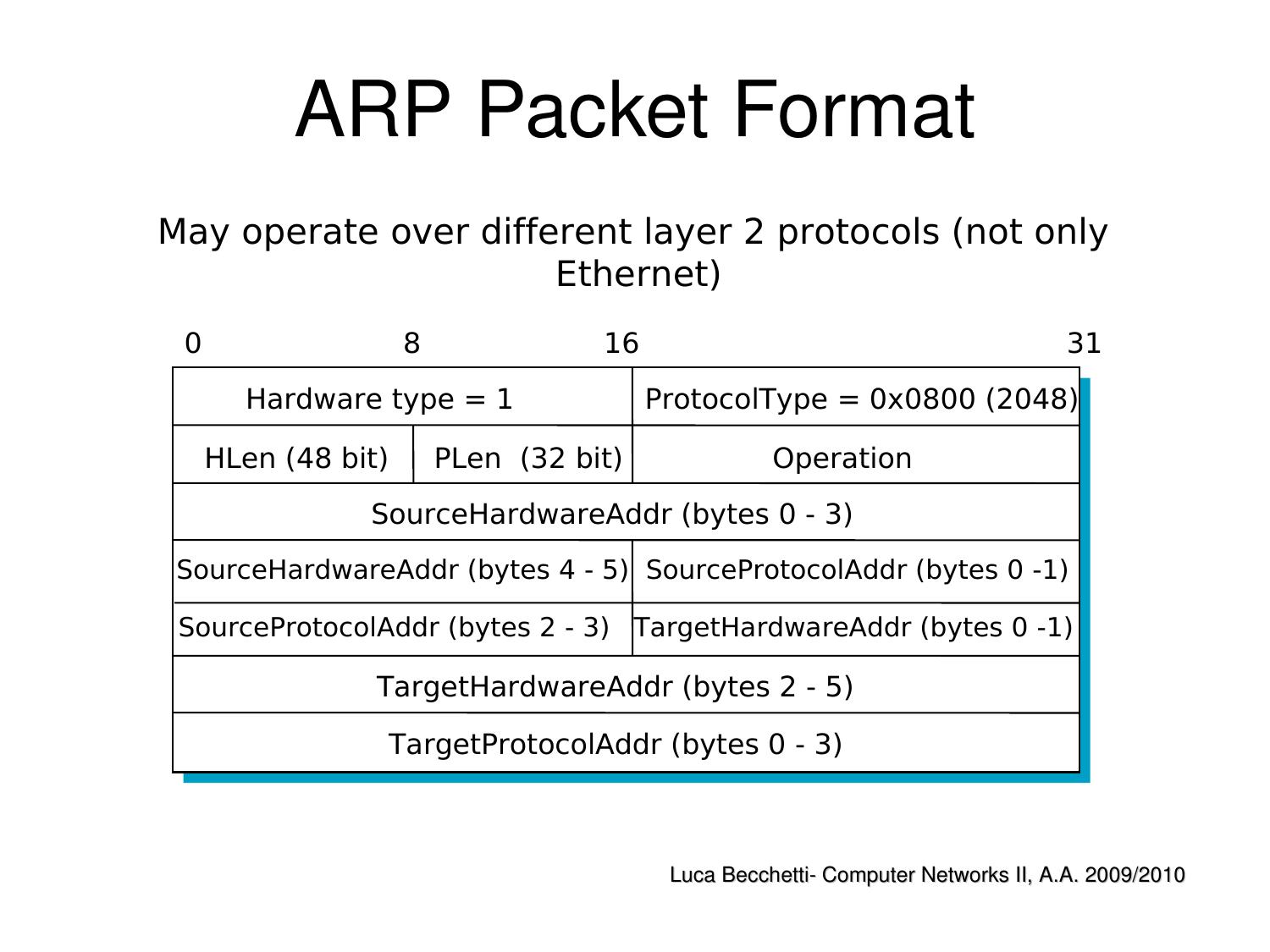### ARP Details

- Request Format
	- HardwareType: type of physical network (e.g., Ethernet)
	- ProtocolType: type of higher layer protocol (e.g., IP)
	- HLEN & PLEN: length of physical and protocol addresses
	- Operation: request or response
	- Source/Target-Physical/Protocol addresses
- Notes
	- table entries timeout in about 10 minutes
	- refresh table if already have an entry
	- otherwise
		- update table with source when you are the target
		- do not update table if not target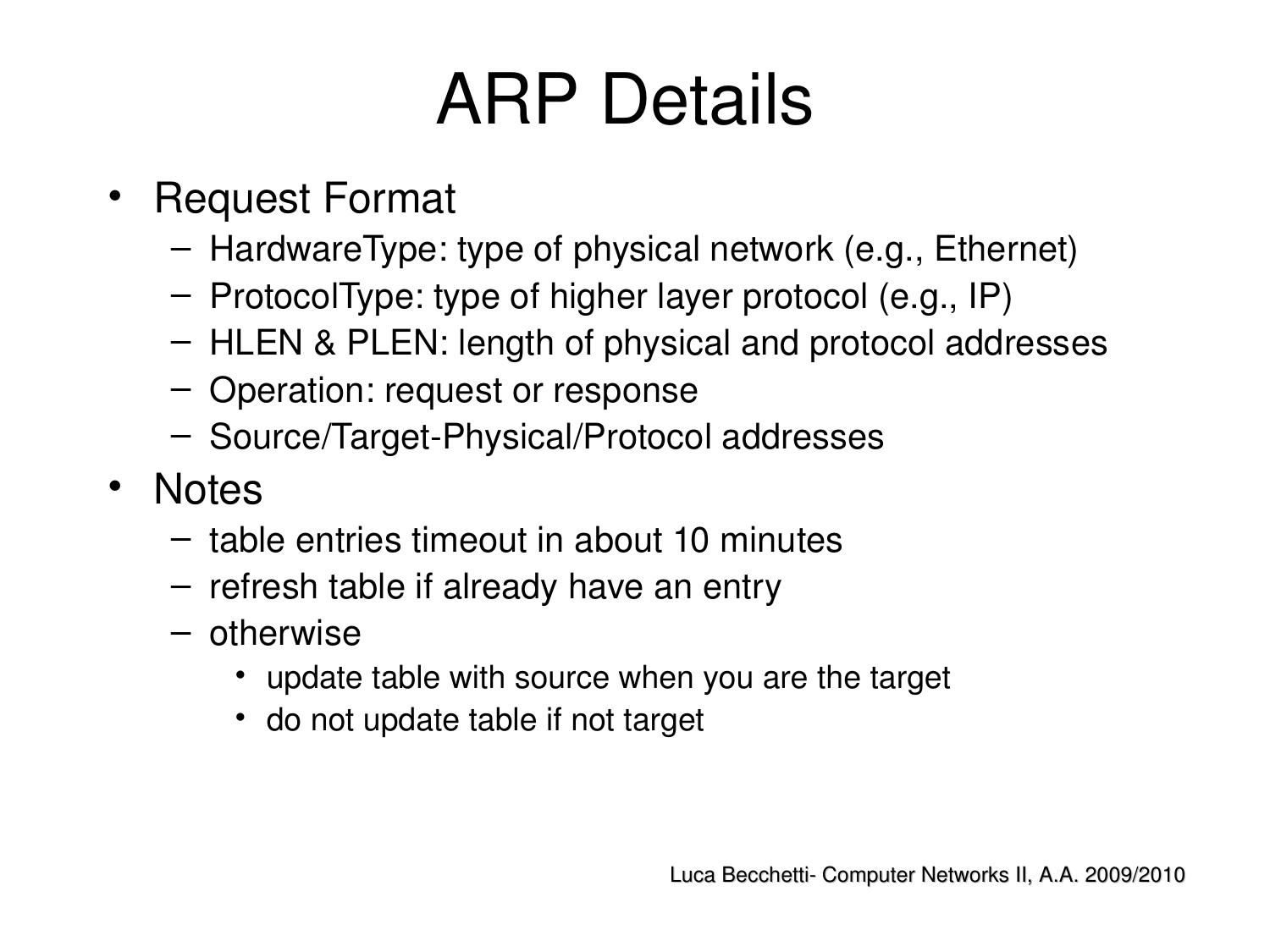### Es.: Routing towards different LAN

• Packets from. <111.111.111.111> to <222.222.222.222>



- Find Next hop in Routing table (111.111.111.110)
- Find corresponding MAC address (E6-E9-00-17-BB-4B) in ARP table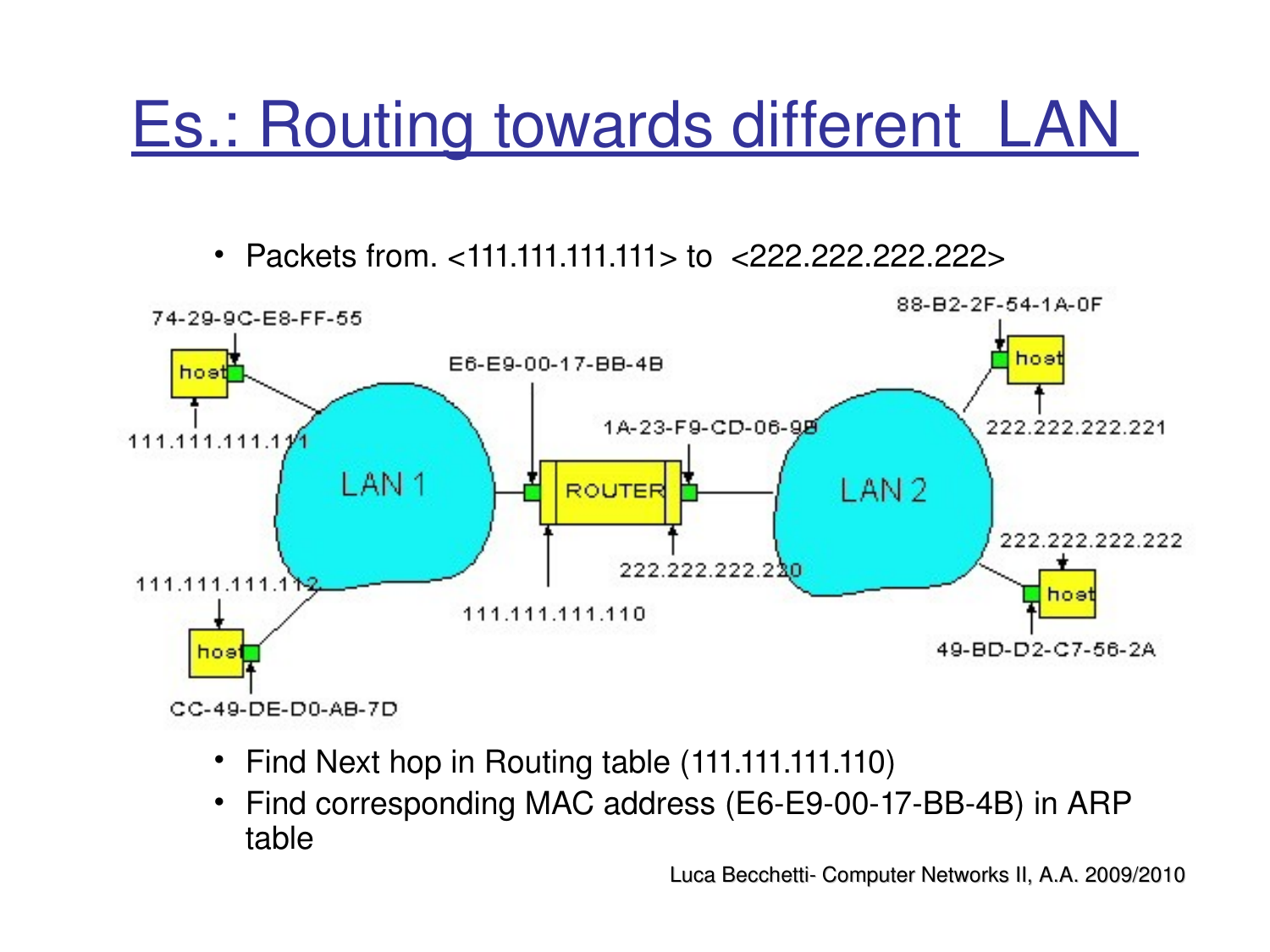# ARP proxy

- Allows to partition a network into subnetworks
	- Only larger networks visible outside
	- Successively specified LANs are not visible outside
- Needs special router that:
	- Acts as a switch among different subnets
	- Acts as gateway to/from exterior of the network
- Routers ignore presence of distinct subnets
- Used in the past
- At present used only for specific purposes (e.g., mobile IP)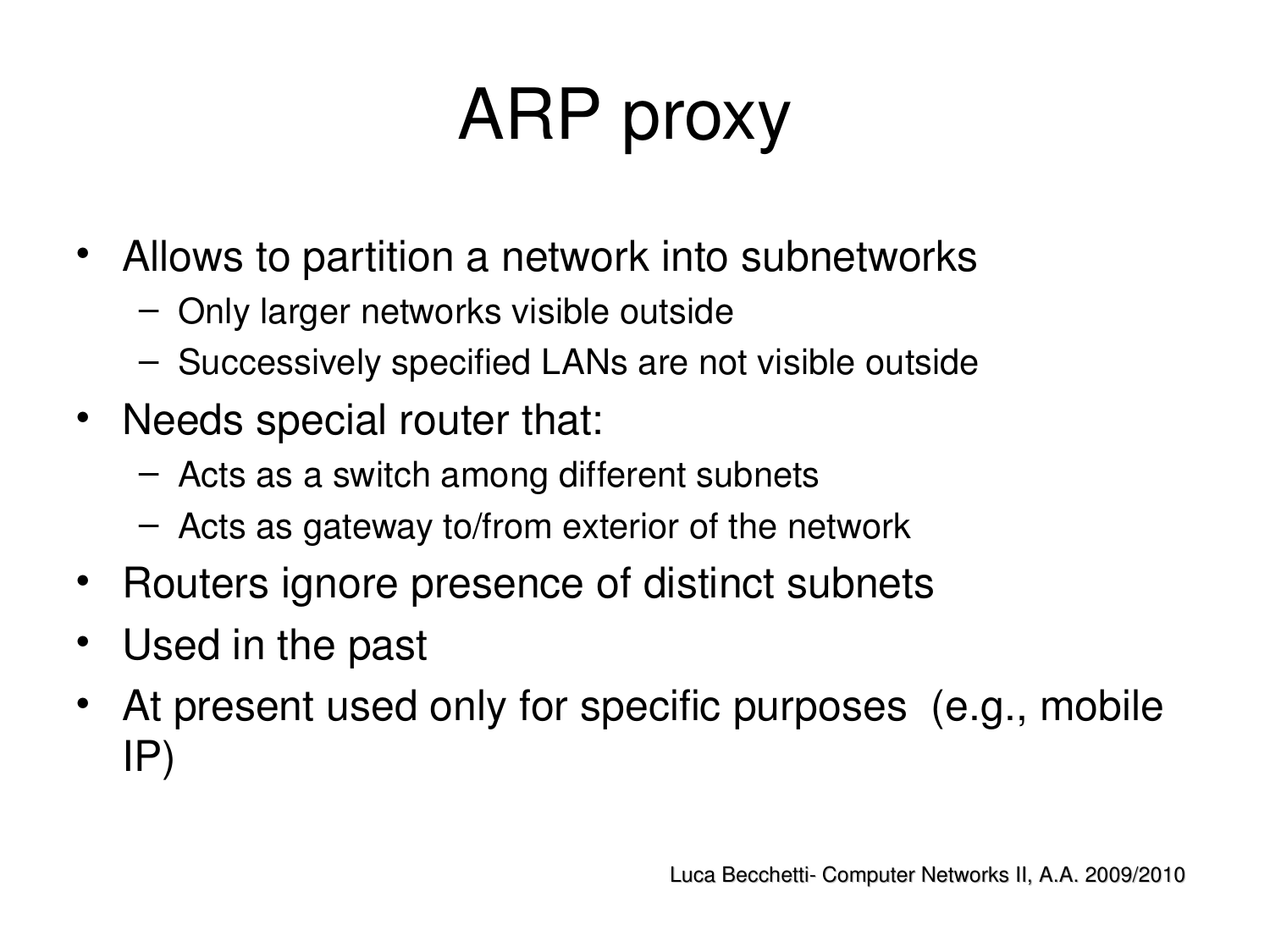### ARP proxy - cont.



- Dgram IP1-->IP4
	- R captures broadcast ARP request from IP1 and returns own MAC address
	- Datagrams from IP1 to IP4 sent to R and then forwarded to IP4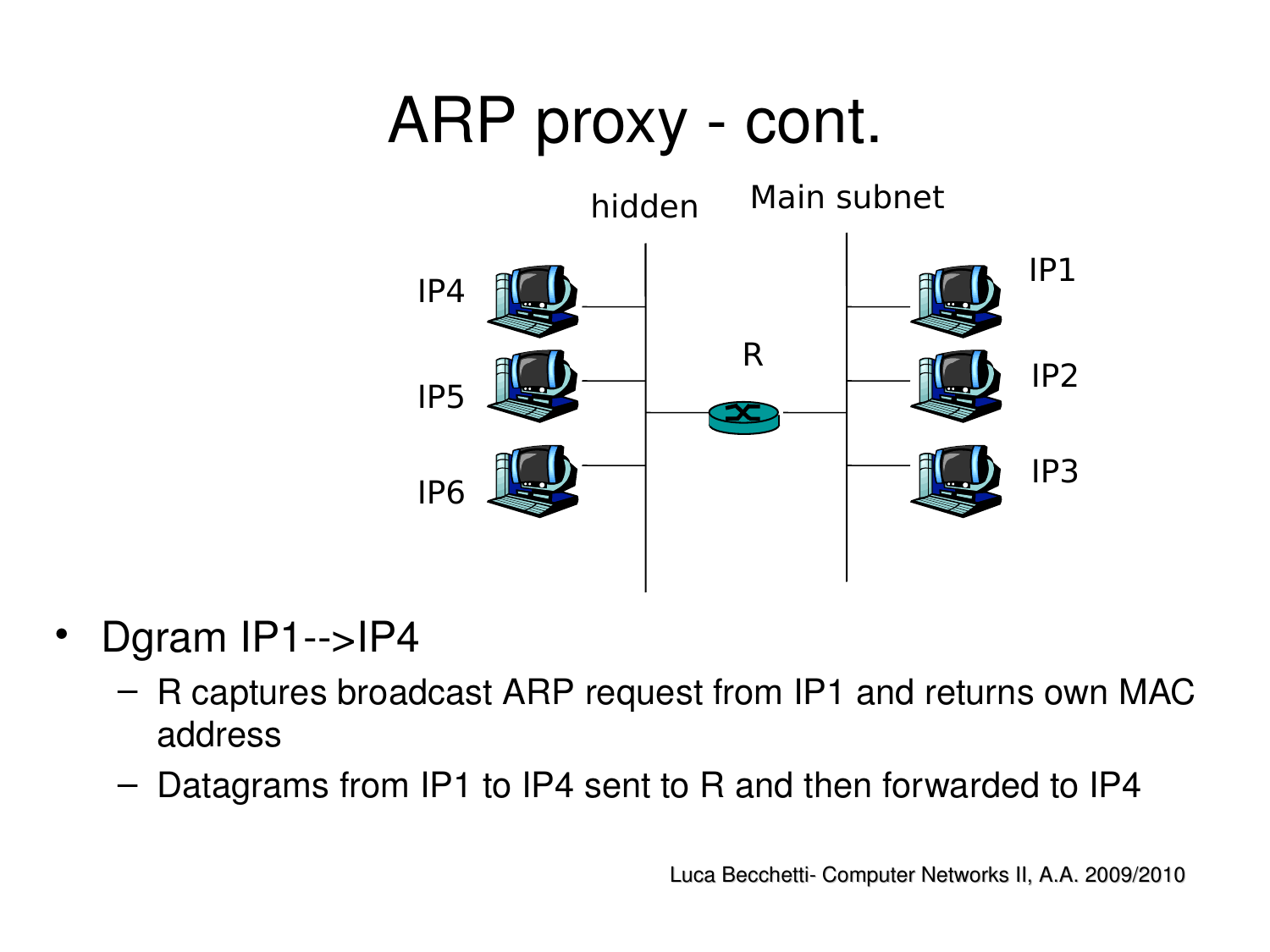### Pros/cons

- Pros
	- No need to modify RTs of other routers
	- E.g.: external routers need only know that datagrams with destination IP4 must be sent to R
- Cons
	- Routing not entirely automatic
	- Network administrators must manually update routing tables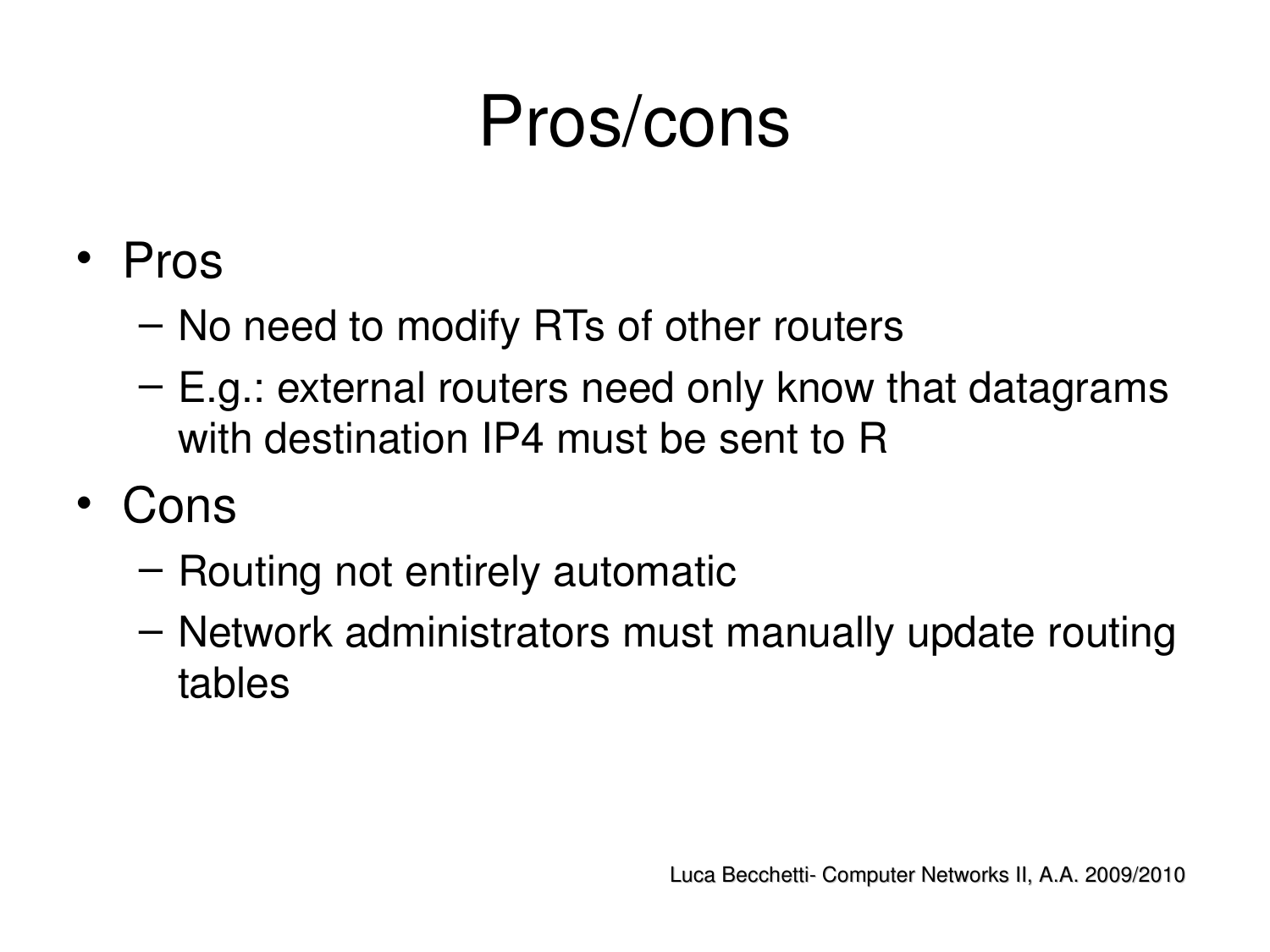# Internet Control Message Protocol (ICMP)

- Echo (ping)
- Redirect (from router to source host)
- Destination unreachable (protocol, port, or host)
- TTL exceeded (so datagrams don't cycle forever)
- Checksum failed
- Reassembly failed
- Cannot fragment